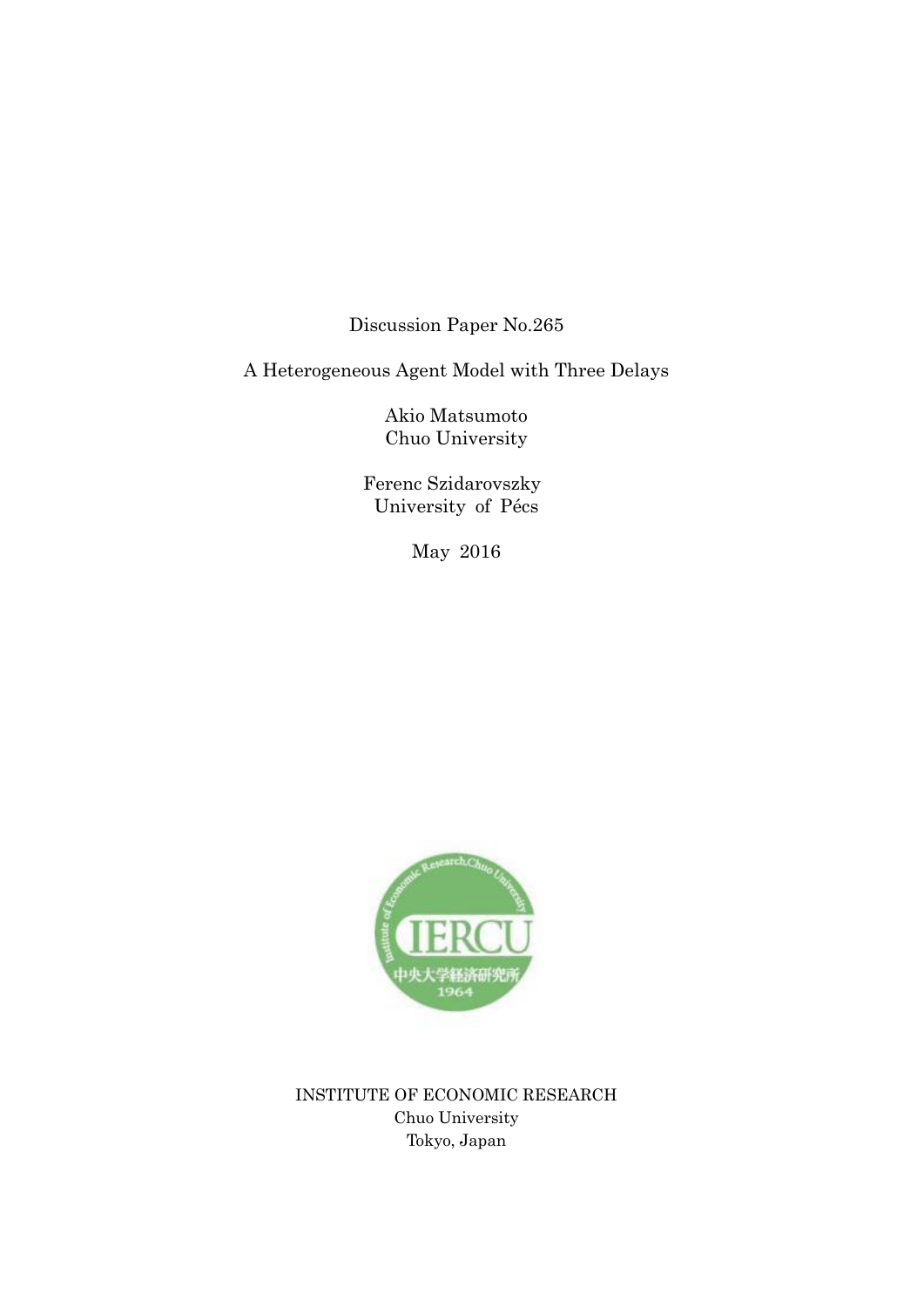# A Heterogeneous Agent Model with Three Delays\*

Akio Matsumoto<sup>†</sup>

Ferenc Szidarovszky<sup>‡</sup>

#### Abstract

This paper considers a continuous-time heterogeneous agent model of a financial market with one risky asset, two types of agents (i.e., the fundamentalists and the chartists), and three time delays. The chartist demand is determined through a nonlinear function of the difference between the current price and a weighted moving average of the delayed prices whereas the fundamentalist demand is governed by the difference between the current price and the fundamental value. The asset price dynamics is described by a nonlinear delay differential equation. Two main results are analytically and numerically shown:

- (i) the delay destabilizes the market price and generates cyclic oscillations around the equilibrium;
- (ii) under multiple delays, stability loss and gain repeatedly occurs as a length of the delay increases.

Keywords: Heterogeneous agents model, Three time delays, Stability switching curves, Delay effect, Bifurcation

<sup>\*</sup>The authors highly appreciate the finanical supports from the MEXT-Supported Program for the Strategic Research Foundation at Private Universities 2013-2017, the Japan Society for the Promotion of Science (Grant-in-Aid for Scientific Research (C), 25380238, 26380316 and 16k03556) and Chuo University (Joint Research Grant). The usual disclaimers apply.

<sup>&</sup>lt;sup>†</sup> Professor, Department of Economics, Senior Researcher, International Center for further Development of Dynamic Economic Research, Chuo University, 742-1, Higashi-Nakano, Hachioji, Tokyo, 192-0393, Japan; akiom@tamacc.chuo-u.ac.jp

<sup>&</sup>lt;sup>‡</sup>Professor, Department of Applied Mathematics, University of Pécs, Ifjúság u. 6., H-7624, Pécs, Hungary; szidarka@gmail.com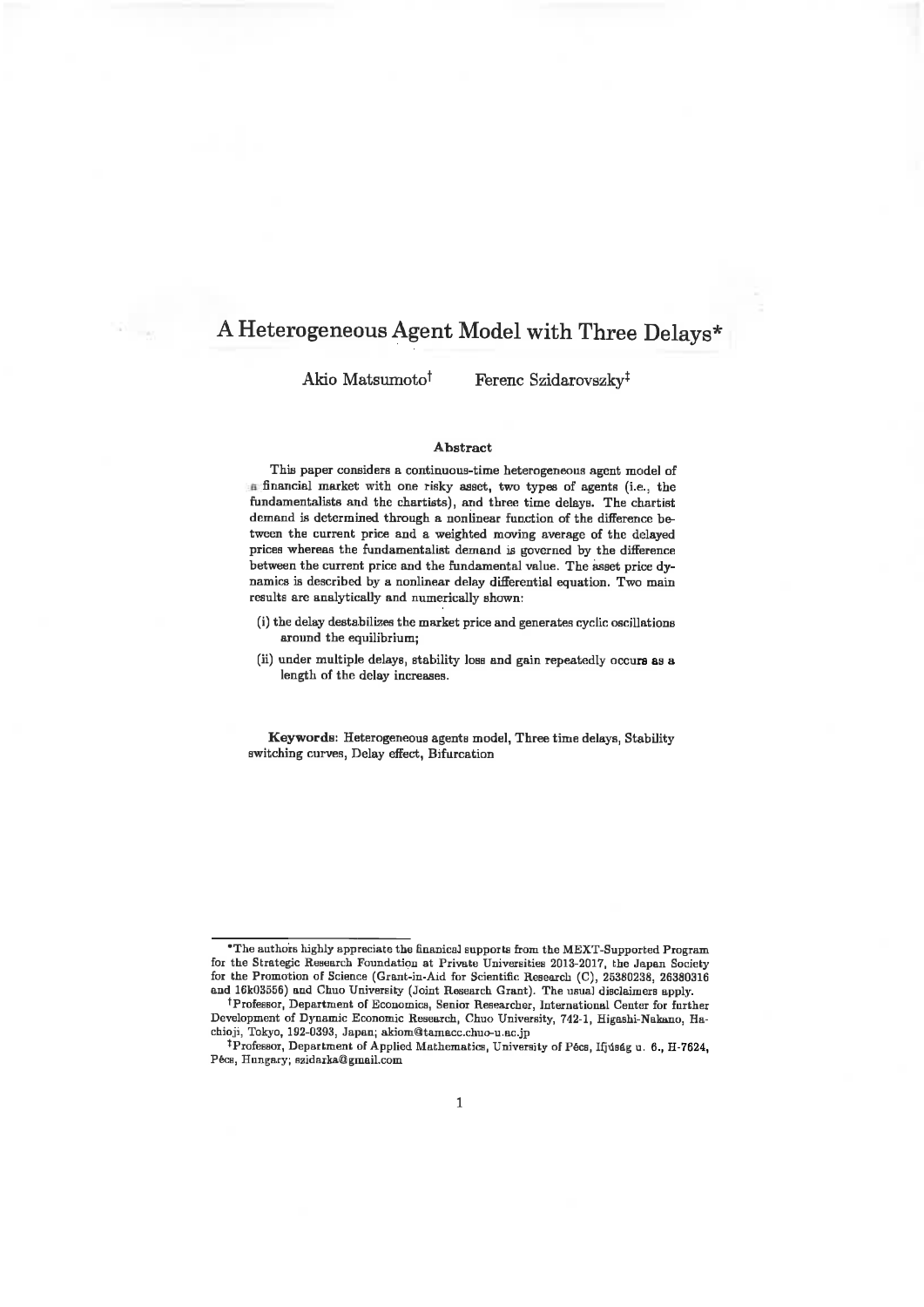# 1 Introduction

Persistent volatility is a prominent characteristic feature of financial markets. It is, however, well-known that the efficient market hypothesis cannot account for the discrepancy between the observed market price and the fundamental value of the asset. Recently, heterogeneous agent models (HAMs) have been developed to explain a wide variety of Önancial market behavior such as temporary bubbles, sudden market crashes and price resistance in discrete-time as well as continuous-time framework. In his survey of recent developments of HAMs, Hommes (2006) discusses that nonlinear discrete-time HAMs can generate various dynamics ranging from cyclic fluctuations to chaotic behavior. Among others there is Chiarella et al. (2006) that propose a discrete-time HAM with a moving average (MA) rule having various memory lengths. Their main finding is that the length of the MA rule can be a source of complicated dynamics in destabilized financial markets in deterministic and stochastic processes. On the other hand, continuous-time HAMs are described by ordinary or delay differential equations. They have a long history since Zeeman (1974) and Beja and Goldman (1980). Moreover Chiarella (1992), which is a development of Beja and Goldman (1980), shows that the market price tends to a stable limit cycle under a nonlinear demand function of the risky asset when the equilibrium is unstable. More recently, He and Zheng (2010) reconstruct the discrete-time model of Chiarella et al. (2006) in a continuous-time framework in which the expected price is formed with a moving average of the past (delay) prices. Their main result concerns a *double edge effect* on the stability caused by the length of the memory or delay: an increase in delay can destabilize the market price and also stabilize it. In their model as well as in subsequent studies on continuoustime HAMs such as He and Li (2012) and Xu et al. (2015), it is assumed that infinitely many past price data are available at no charge of cost. Needless to remember the well-known line in economics, "there is no such thing as a free lunch," it is to go too far to get necessary information for nothing. Two ways are possible to render this extreme assumption to more realistic one, the first is to introduce information cost and the second is to limit availability of the past prices. In the present paper, we take the second way and then reconsider the price dynamics when the chartists forecast an expected price, using only a limited information on past prices.

Following the framework of Dibeh (2005), this paper constructs a dynamic HAM of a speculative asset with three delays (i.e., three past prices) and investigates the effect of time delays on the asset price dynamics. Dibeh (2005) conducts mainly with numerical simulations. Analytical developments of a onedelay version and a two-delay version of Dibeh's model are already presented by Qu and Wei (2010) and Matsumoto and Szidarovszky (2015), respectively. The model we analyze is continuation of these preceding studies. One of our main findings is that stability switches from stability to instability as well as from instability to stability can occur in three delay framework. The double edge effect can also exist in continuous-time HAMs with a finite number of delay prices.

The structure of the paper is as follows. Section 2 constructs a HAM model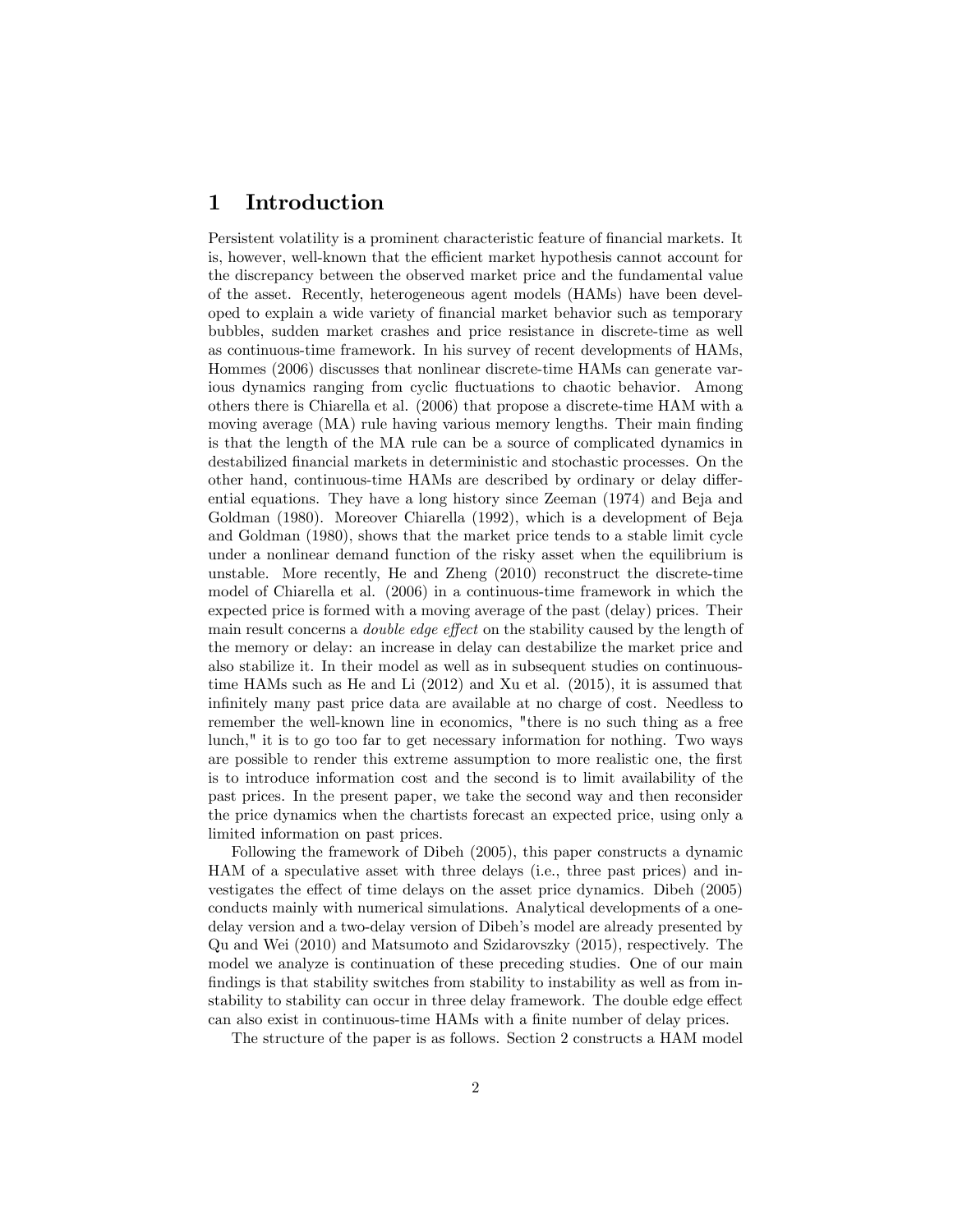with the fundamentalists and chartists. The stability switching curve is analytically derived, which divide the delay space into stability and instability regions. Section 3 has three subsections, in each of which we conduct a stability and bifurcation analysis under different circumstances. Section 4 concludes the paper.

## 2 Model

We consider an asset pricing model with one risky asset and two traders, fundamentalists and chartists. Let  $p(t)$  be the price of the risky asset at time t. Since the fundamentalists believe that  $p(t)$  eventually converges to  $\nu$ , the fundamental (i.e., equilibrium) price of the asset, they will sell the asset if  $p(t) > \nu$  and buy it if  $p(t) < \nu$ . The simplest form of the demand function of the fundamentalist is

$$
D^{f}(p(t)) = m [\nu - p(t)]
$$

where  $m \in (0, 1)$  is the fraction of the fundamentalists in the market. On the other hand, the chartists base their decisions of market participation on the price trend of the asset. Their demand function is

$$
D^{c}(s(t)) = \mu(1-m)g(s(t))
$$

where  $\mu$  is a positive adjustment coefficient and, for analytical simplicity, it is assumed to be unity in the sequel.  $s(t)$  is a weighted average of the past price trends formulated at time t;

$$
s(t) = \sum_{i=1}^{n} \sigma_i \left[ p(t - \tau_{i-1}) - p(t - \tau_i) \right]
$$

where  $\tau_i \geq 0$  is a time delay with  $\tau_0 = 0$  and  $\sigma_i \geq 0$  denotes a weight of a price change satisfying  $\sum_{i=1}^{n} \sigma_i = 1$ . The demand function  $g(s)$  is assumed to be hyperbolic tangent as in Chiarella (1992) and Dibeh (2005),

$$
g(s) = \tanh(s).
$$

The market demand is the sum of demands of the fundamentalists and chartists,

$$
D(p(t), s(t)) = D^{c}(s(t)) + D^{f}(p(t)).
$$

The price dynamics follows Dibeh's formulation in which the growth rate of price is determined by the market demand,

$$
\frac{\dot{p}(t)}{p(t)}=D(p(t),s(t))
$$

that is written as a nonlinear delay differential equation,

$$
\dot{p}(t) = (1 - m)p(t)\tanh[s(t)] + mp(t)[v - p(t)].
$$
\n(1)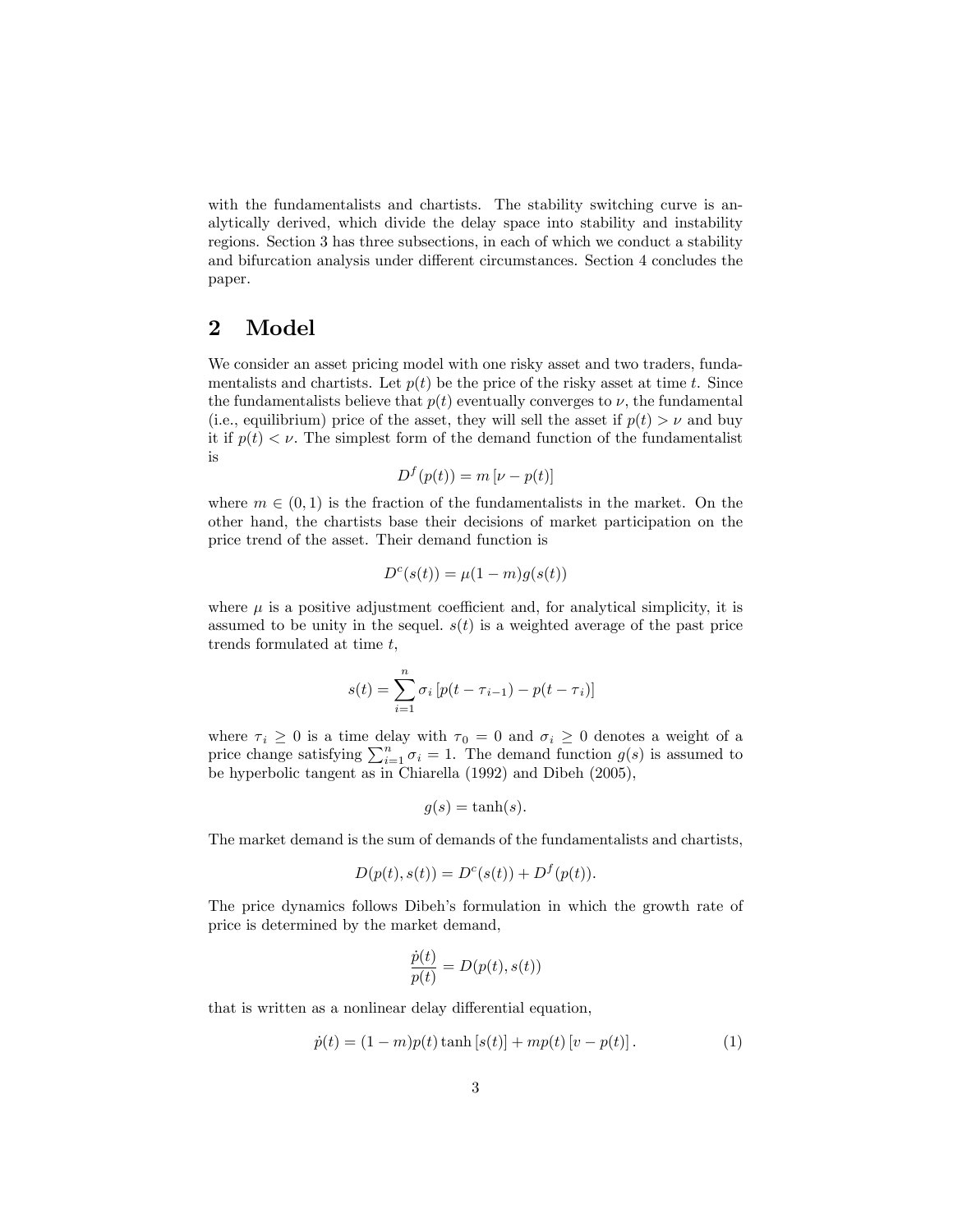Notice that  $s(t)$  can be rewritten as

$$
s(t) = \sigma_1 \left[ p(t) - \bar{p}_n(t) \right]
$$

where

$$
\bar{p}_n(t) = \sum_{j=1}^n \eta_j p(t - \tau_j)
$$

with

$$
\eta_j = \frac{\sigma_j - \sigma_{j+1}}{\sigma_1} \text{ for } 1 \le j \le n-1 \text{ and } \eta_n = \frac{\sigma_n}{\sigma_1} \left( = 1 - \sum_{j=1}^{n-1} \eta_j \right).
$$

Since  $\bar{p}_n(t)$  is considered to be the weighted (moving) average of the past  $n$  prices, the chartists believe that the price will rise (fall) when the current price is above (below) the average of the  $n$  delay prices. If infinitely many price data is available with finite or infinite memory length, the moving average can be presented by continuously distributed time delay such as

$$
p_{\xi}(t) = \int_{t-\xi}^{t} \eta(s)p(s)ds
$$

where  $0 < \xi \leq \infty$  is the memory length and  $\eta(s)$  is a weighting function. This form is used in He and Zheng (2010).

Concerning the specification of  $s(t)$ , Qu and Wei (2010) examine the case of  $n = 1$  in which the trend includes one delay price with  $\sigma_1 = 1$ 

$$
s(t) = p(t) - p(t - \tau_1).
$$

Matsumoto and Szidarovszky (2015) consider the case of  $n = 2$  in which two delay prices are used to formulate the trend,

$$
s(t) = \sigma_1 (p(t) - p(t - \tau_1)) + \sigma_2 (p(t - \tau_1) - p(t - \tau_2)).
$$

or

$$
s(t) = \sigma_1 \{ p(t) - [(1 - \eta)p(t - \tau_1) + \eta p(t - \tau_2)] \}
$$

with

$$
\eta=\frac{\sigma_2}{\sigma_1}.
$$

With two delay prices, the coefficients are positive and add up to unity in interpolation (i.e.,  $\sigma_1 > \sigma_2$ ) whereas one coefficient is negative, the other greater than unity and the sum is unity in extrapolation (i.e.,  $\sigma_1 < \sigma_2$ ).

In this study, we move one more step forward and draw attention to the case of  $n = 3$  for which the average trend is

$$
s(t) = \sigma_1 \left[ p(t) - p(t - \tau_1) \right] + \sigma_2 \left[ p(t - \tau_1) - p(t - \tau_2) \right] + \sigma_3 \left[ p(t - \tau_2) - p(t - \tau_3) \right]
$$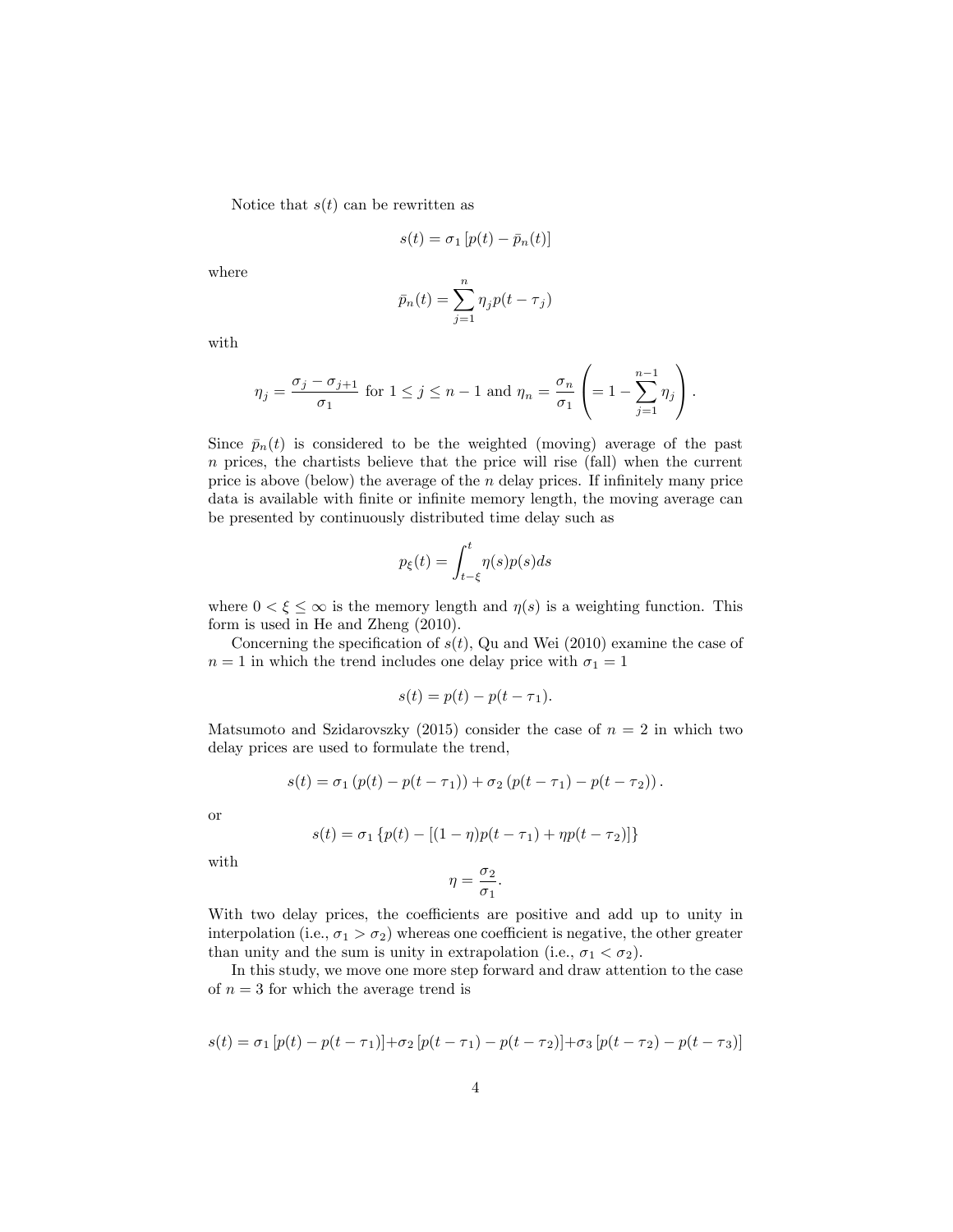$$
s(t) = \sigma_1 \left\{ p(t) - \left[ \eta_1 p(t - \tau_1) + \eta_2 p(t - \tau_2) + \eta_3 p(t - \tau_3) \right] \right\}
$$

or with

$$
\eta_1=\frac{\sigma_1-\sigma_2}{\sigma_1},\ \eta_2=\frac{\sigma_2-\sigma_3}{\sigma_1}\ \text{and}\ \eta_3=\frac{\sigma_3}{\sigma_1}.
$$

For the sake of convenience, we adopt the following form,

$$
s(t) = \sigma_1 p(t) + (\sigma_2 - \sigma_1) p(t - \tau_1) + (1 - \sigma_1 - 2\sigma_2) p(t - \tau_2) - (1 - \sigma_1 - \sigma_2) p(t - \tau_3).
$$

The unique stationary point of dynamic equation (1) is identical with the equilibrium price,

$$
p^{e} = \nu = p(t) = p(t - \tau_j)
$$
 for all  $t \ge 0$  and  $j = 1, 2, 3$ .

It is clear that at the stationary point there is no price trend,  $s^e = 0$ . Linearizing the nonlinear dynamic equation in a neighborhood of the stationary point yields

$$
\dot{p}_{\delta}(t) = \alpha p_{\delta}(t) + \beta_1 p_{\delta}(t - \tau_1) + \beta_2 p_{\delta}(t - \tau_2) - \beta_3 p_{\delta}(t - \tau_3)
$$
(2)

where  $p_\delta(t) = p(t) - p^e$  and the coefficients are defined as

$$
\alpha = \nu [(1 - m)\sigma_1 - m],
$$
  
\n
$$
\beta_1 = \nu (1 - m)(\sigma_2 - \sigma_1),
$$
  
\n
$$
\beta_2 = \nu (1 - m)(1 - \sigma_1 - 2\sigma_2),
$$
  
\n
$$
\beta_3 = \nu (1 - m)(1 - \sigma_1 - \sigma_2).
$$

With condition  $\sum_{i=1}^{3}$  $\sum_{i=1}$   $\sigma_i = 1$ , it can be verified that

$$
\sigma_3 = 0 \iff \sigma_2 = 1 - \sigma_1,
$$
  

$$
\sigma_3 = \sigma_1 \iff \sigma_2 = 1 - 2\sigma_1,
$$
  

$$
\sigma_3 = \sigma_2 \iff \sigma_2 = \frac{1}{2}(1 - \sigma_1).
$$

The locus of  $\sigma_3 = 0$  divides the first quadrant of the  $(\sigma_1, \sigma_2)$  plane into two parts, upper and lower right triangles, and condition  $\sigma_3 \geq 0$  eliminates the upper one. The lower triangle is further divided into six subparts by the three loci of  $\sigma_2 = \sigma_1$ ,  $\sigma_3 = \sigma_2$  and  $\sigma_3 = \sigma_1$ . Those divisions are depicted in Figure 1 in which the relations among the magnitudes of  $\sigma_1$ ,  $\sigma_2$  and  $\sigma_3$  are determined in the following way,

$$
\sigma_1 > \sigma_2 > \sigma_3
$$
 in region I, 
$$
\sigma_3 > \sigma_2 > \sigma_1
$$
 in region IV, 
$$
\sigma_1 > \sigma_3 > \sigma_2
$$
 in region II, 
$$
\sigma_2 > \sigma_3 > \sigma_1
$$
 in region V, 
$$
\sigma_3 > \sigma_1 > \sigma_2
$$
 in region III, 
$$
\sigma_2 > \sigma_1 > \sigma_3
$$
 in region VI.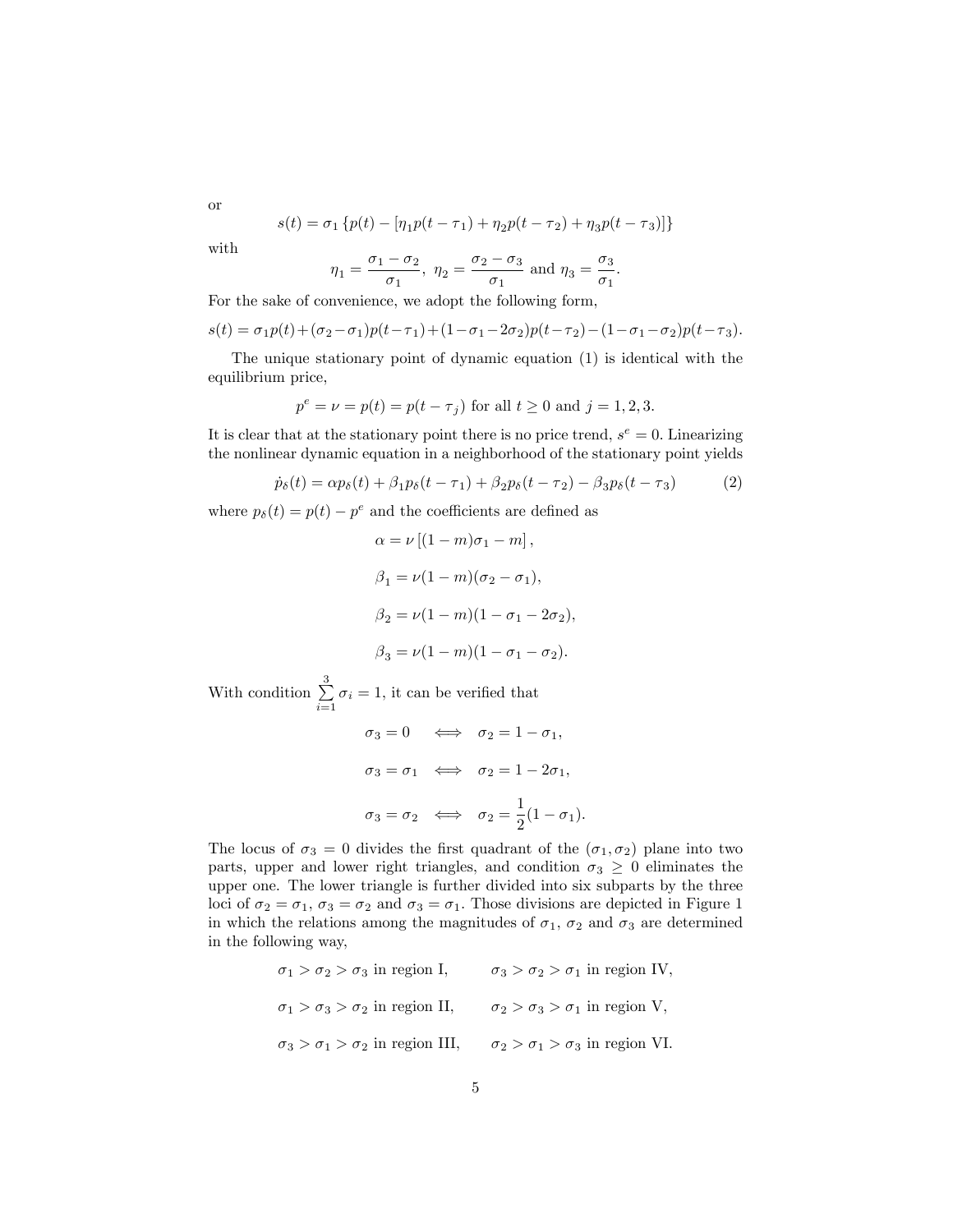Region I is colored in gray as we will limit our analysis to it below. The line of  $\sigma_2 = (2 - 3m)/2(1 - m) - \sigma_1$  is shown to be dotted and downward sloping.<sup>1</sup> It is also checked that  $\beta_1 = 0$ ,  $\beta_2 = 0$  and  $\beta_3 = 0$  hold, respectively, on the loci of  $\sigma_2 = \sigma_1$ ,  $\sigma_3 = \sigma_2$  and  $\sigma_3 = 0$ . On these boundaries the three-delay equation (2) is reduced to one of three two-delay equations, depending on which  $\beta_i$  value becomes zero. Matsumoto and Szidarovszky (2015) consider a two delay equation that corresponds to the one with  $\beta_3 = 0$ . Their analytical method can be applied to the other two equations as well. In this study, we will confine our attention to the regions in which  $\beta_i > 0$ .



Figure 1. Divisions of the  $(\sigma_1, \sigma_2)$  plane with  $\sigma_3 \geq 0$ 

Substituting an exponential solution  $p_{\delta}(t) = e^{\lambda t}u$  into the linearized equation (2) yields the corresponding characteristic equation

$$
\lambda - \alpha - \beta_1 e^{-\lambda \tau_1} - \beta_2 e^{-\lambda \tau_2} + \beta_3 e^{-\lambda \tau_3} = 0
$$
 (3)

Dividing the left hand side of equation (3) by  $\lambda - \alpha$  and denote the result by  $a(\lambda),$ 

$$
a(\lambda) = 1 + a_1(\lambda)e^{-\lambda \tau_1} + a_2(\lambda)e^{-\lambda \tau_2} + a_3(\lambda)e^{-\lambda \tau_3}
$$
\n<sup>(4)</sup>

with

$$
a_1(\lambda) = \frac{-\beta_1}{\lambda - \alpha}, \ a_2(\lambda) = \frac{-\beta_2}{\lambda - \alpha}, \ a_3(\lambda) = \frac{\beta_3}{\lambda - \alpha}.
$$

Since  $\lambda = 0$  is not a solution of equation (3), a pair of pure imaginary roots must exist if the stability of the stationary point switches. We thus assume

 $\frac{1}{1}m = 0.4$  is assumed and we will refere to this line later.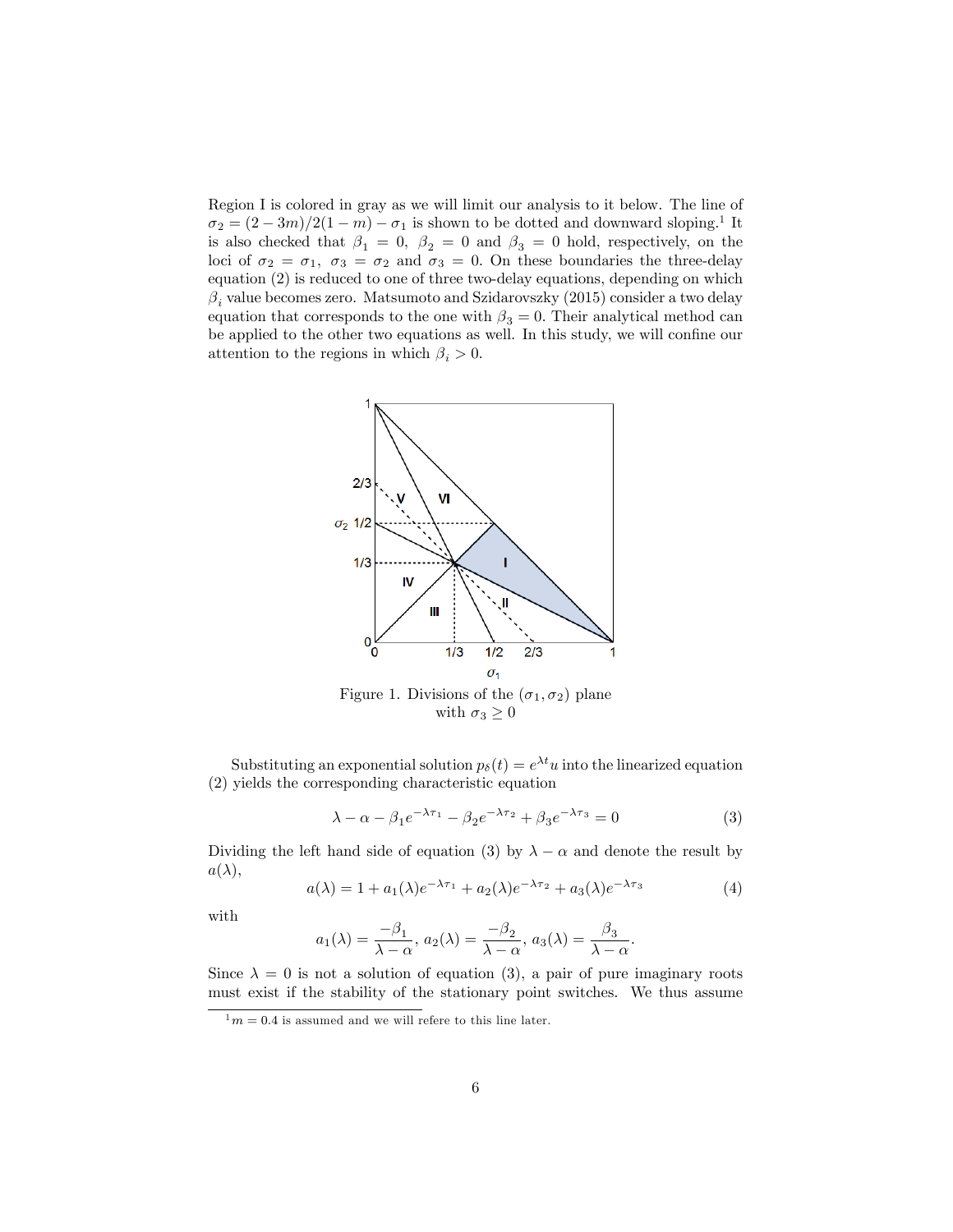$\lambda = i\omega, \ \omega > 0$  is a solution of equation (3). For  $\lambda = i\omega$ ,

$$
a_1(i\omega) = \frac{\alpha\beta_1 + i\beta_1\omega}{\alpha^2 + \omega^2} \text{ and } |a_1(i\omega)| = \frac{|\beta_1|}{\sqrt{\alpha^2 + \omega^2}},
$$

$$
a_2(i\omega) = \frac{\alpha\beta_2 + i\beta_2\omega}{\alpha^2 + \omega^2} \text{ and } |a_2(i\omega)| = \frac{|\beta_2|}{\sqrt{\alpha^2 + \omega^2}}
$$

and

$$
a_3(i\omega) = -\frac{\alpha\beta_3 + i\beta_3\omega}{\alpha^2 + \omega^2}
$$
 and  $|a_1(i\omega)| = \frac{\beta_3}{\sqrt{\alpha^2 + \omega^2}}$ .

Each term of  $a(i\omega)$  may be viewed as a vector in the complex plane. Hence solving  $a(i\omega) = 0$  analytically is equivalent to constructing a quadrangle geometrically as shown in Figure 2 in which these four vectors are arranged from head to tail.



The determination of the stability switching surface in the  $(\tau_1, \tau_2, \tau_3)$ plane is challenging.<sup>2</sup> In order to make the problem manageable, we reduce the three-delay equation to a two-delay equation by fixing the value of  $\tau_3$  at a certain positive level and then construct the stability switching curve in the  $(\tau_1, \tau_2)$  plane in which we can apply the method used earlier in Matsumoto and Szidarovszky (2015). Notice that vector 1 is connected to vector  $a_3(i\omega)e^{-i\omega\tau_3}$ in Figure 2. If the sum of these vectors is denoted by  $a_d(i\omega, \tau_3)$ ,

$$
a_d(i\omega, \tau_3) = 1 + a_3(i\omega)e^{-i\omega\tau_3},
$$

<sup>&</sup>lt;sup>2</sup>It is possible to have a switching surface in the 3D space. See Almodaresi and Bozorg (2009) and Gu et al. (2011).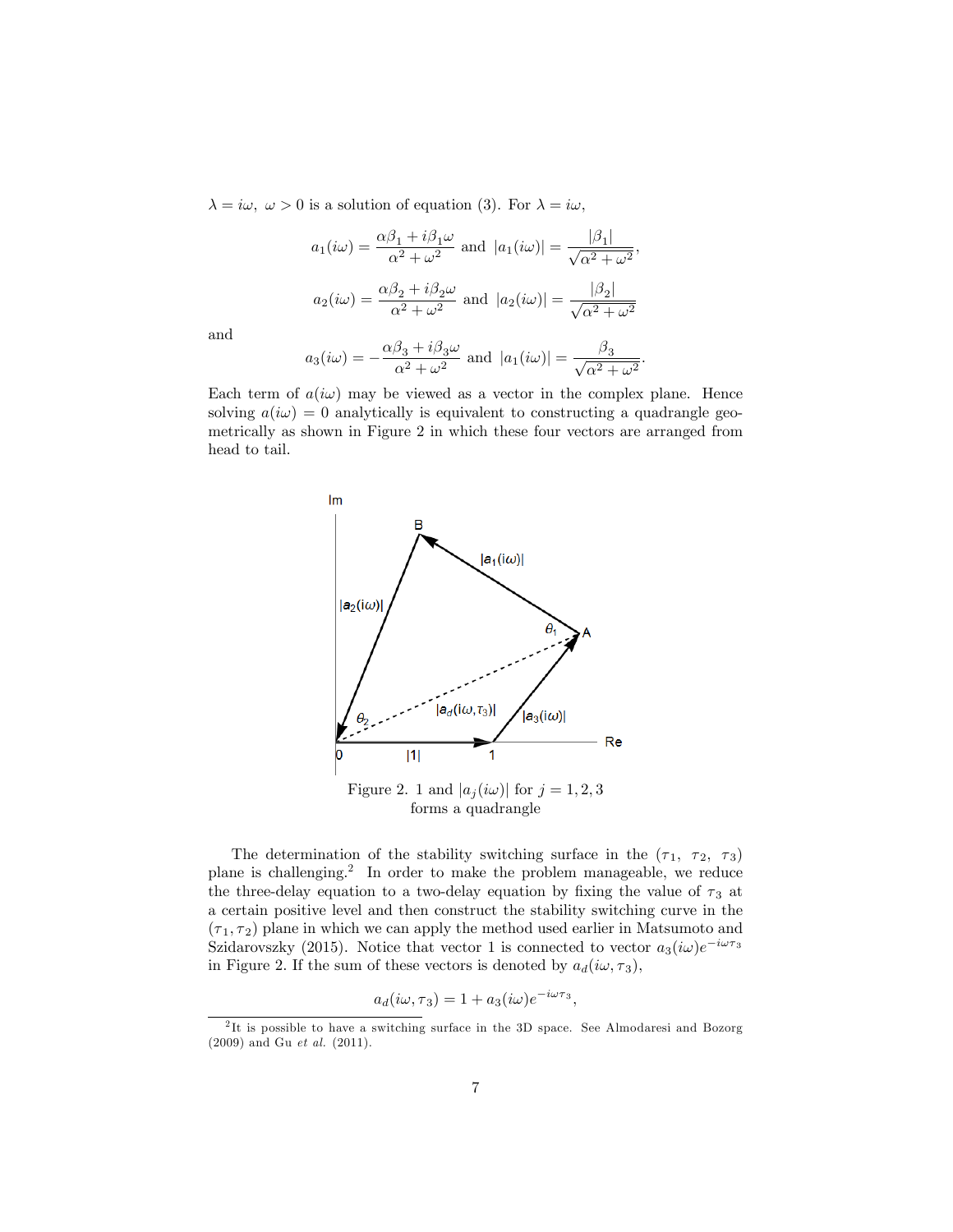then  $a(\lambda)$  with  $\lambda = i\omega$  can be rewritten as

$$
a(i\omega) = a_d(i\omega, \tau_3) + a_1(i\omega)e^{-i\omega\tau_1} + a_2(i\omega)e^{-i\omega\tau_2}.
$$

As already shown in Figure 2,  $a(i\omega) = 0$  means that these three vectors in  $a(i\omega)$ must form a triangle having the dotted base with interior angles,  $\theta_1$  and  $\theta_2$ . Sufficient and necessary conditions for forming a triangle are given by

$$
(i) \ f_d(\omega) = |a_1(i\omega)| + |a_2(i\omega)| - |a_d(i\omega, \tau_3)| \ge 0,
$$
  
\n
$$
(ii) \ f_1(\omega) = |a_2(i\omega)| + |a_d(i\omega, \tau_3)| - |a_1(i\omega)| \ge 0,
$$
  
\n
$$
(iii) \ f_2(\omega) = |a_d(i\omega, \tau_3)| + |a_1(i\omega)| - |a_2(i\omega)| \ge 0.
$$
\n
$$
(5)
$$

Each inequality condition implies that the length of any segment of the triangle is not greater than the sum of the lengths of the remaining two segments. Define the crossing frequency set  $\Omega$  as all  $\omega > 0$  such that  $a(i\omega) = 0$  holds for at least one delay combination  $(\tau_1, \tau_2, \tau_3) \geq 0$ . For  $\omega = 0$  in  $a(i\omega)$  leads to

$$
a(i\omega)|_{\omega=0} = \frac{1}{\alpha} \left( \alpha + \beta_1 + \beta_2 - \beta_3 \right) < 0.
$$

This inequality implies  $0 \notin \Omega$ .

By the law of cosine, we can determine the values of  $\theta_1$  and  $\theta_2$  of the triangle in Figure 2,

$$
\theta_1(\omega) = \cos^{-1}\left[\frac{|a_d(i\omega, \tau_3)|^2 + |a_1(i\omega)|^2 - |a_2(i\omega)|^2}{2|a_d(i\omega, \tau_3)| |a_1(i\omega)|}\right]
$$

and

$$
\theta_2(\omega) = \cos^{-1}\left[\frac{|a_d(i\omega, \tau_3)|^2 + |a_2(i\omega)|^2 - |a_1(i\omega)|^2}{2|a_d(i\omega, \tau_3)| |a_2(i\omega)|}\right]
$$

:

Vertices A and B maybe located above or below the horizontal axis and the slope of segment  $AB$  can be positive or negative. So we have eight possibilities to construct a quadrangle. However, a simple geometric consideration shows that there are only two different possibilities:

$$
\arg (a_1(i\omega)e^{-i\omega\tau_1}) + (2k-1)\pi - \arg(a_d(i\omega, \tau_1)) \pm \theta_1(\omega) = 0
$$

and

$$
\arg (a_2(i\omega)e^{-i\omega\tau_2}) + (2n - 1)\pi - \arg(a_d(i\omega, \tau_1)) \mp \theta_2(\omega) = 0.
$$

Solving these equations for  $\tau_1$  and  $\tau_2$  yields the threshold values of the delays,

$$
\tau_1^{\pm}(\omega,k) = \frac{1}{\omega} \left[ \arg(a_1(i\omega) - \arg(a_d(i\omega,\tau_3))) + (2k-1)\pi \pm \theta_1(\omega) \right] \tag{6}
$$

and

$$
\tau_2^{\pm}(\omega, n) = \frac{1}{\omega} \left[ \arg(a_2(i\omega) - \arg(a_d(i\omega, \tau_3))) + (2n - 1)\pi \mp \theta_2(\omega) \right]. \tag{7}
$$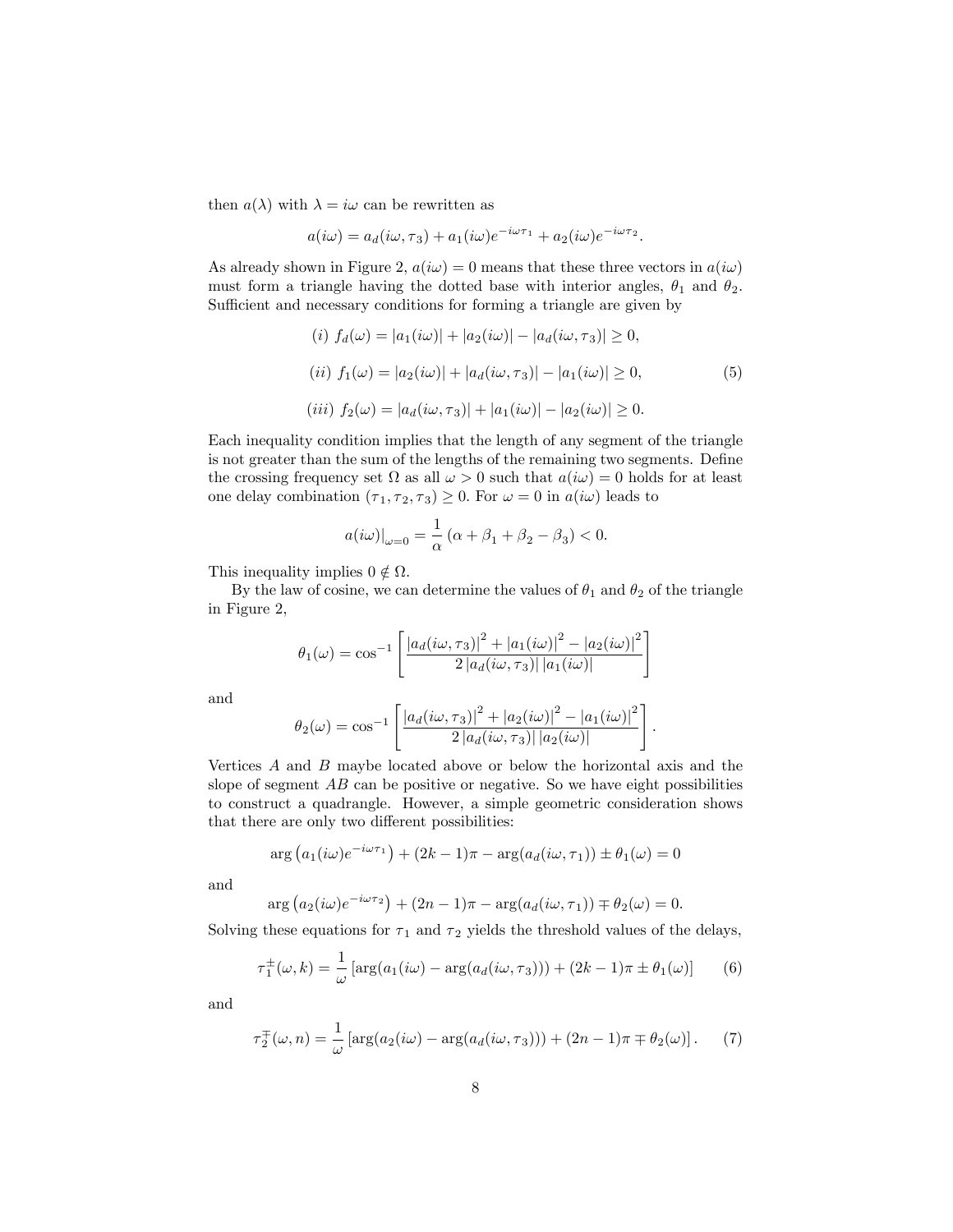The stability switching curves consist of two sets of parametric segments,

$$
L_1(k,n) = \{\tau_1^+(\omega,k), \tau_2^-(\omega,n)\} \text{ for } k,n = 0,1,2,\dots
$$
 (8)

and

$$
L_2(k,n) = \{\tau_1^-(\omega,k), \tau_2^+(\omega,n)\} \text{ for } k,n = 0,1,2,\dots
$$
 (9)

where the parameter  $\omega$  runs through the crossing frequency set  $\Omega$ .

Substituting  $\tau_1 = \tau_2 = \tau_3 = 0$  into equation (3) presents

$$
\lambda = \alpha + \beta_1 + \beta_2 - \beta_3 = -\nu m < 0.
$$

This inequality implies that the steady state with no delays is stable. Next, assuming that  $\tau_1 = \tau_2 = 0$ , we examine the existence of a threshold value of  $\tau_3$  at which the system loses stability. Without loss of generality, assuming  $\lambda = i\omega, \omega > 0$  and then substituting it into (3) with  $\tau_1 = \tau_2 = 0$  reduce the characteristic equation to

$$
i\omega - (\alpha + \beta_1 + \beta_2) + \beta_3 e^{-i\omega \tau_3} = 0.
$$

We denote  $\alpha + \beta_1 + \beta_2$  by  $\Delta$  where

$$
\Delta = v(1-m)\left(1 - \sigma_1 - \sigma_2 - \frac{m}{1-m}\right)
$$

and break down the characteristic equation into the real and imaginary parts,

$$
-\Delta + \beta_3 \cos \omega \tau_3 = 0
$$
  

$$
\omega - \beta_3 \sin \omega \tau_3 = 0.
$$
 (10)

Moving  $\Delta$  and  $\omega$  to the right hand side and adding the squared equations give

$$
\omega^2 = \beta_3^2 - \Delta^2
$$

where

$$
\beta_3 - \Delta = v m > 0
$$

and

$$
\beta_3 + \Delta = 2v(1 - m)\left(\varphi(\sigma_1) - \sigma_2\right)
$$

with

$$
\varphi(\sigma_1) = \frac{2 - 3m}{2(1 - m)} - \sigma_1.
$$

Notice that the dotted curve in Figure 1 is described by  $\sigma_2 = \varphi(\sigma_1)$ . It is clear first that

$$
\beta_3 + \Delta \gtrless 0
$$
 according to  $\varphi(\sigma_1) \gtrless \sigma_2$ 

and second that

$$
\beta_3+\Delta<0 \ {\rm if} \ m\geq 2/3.
$$

This leads to the following result.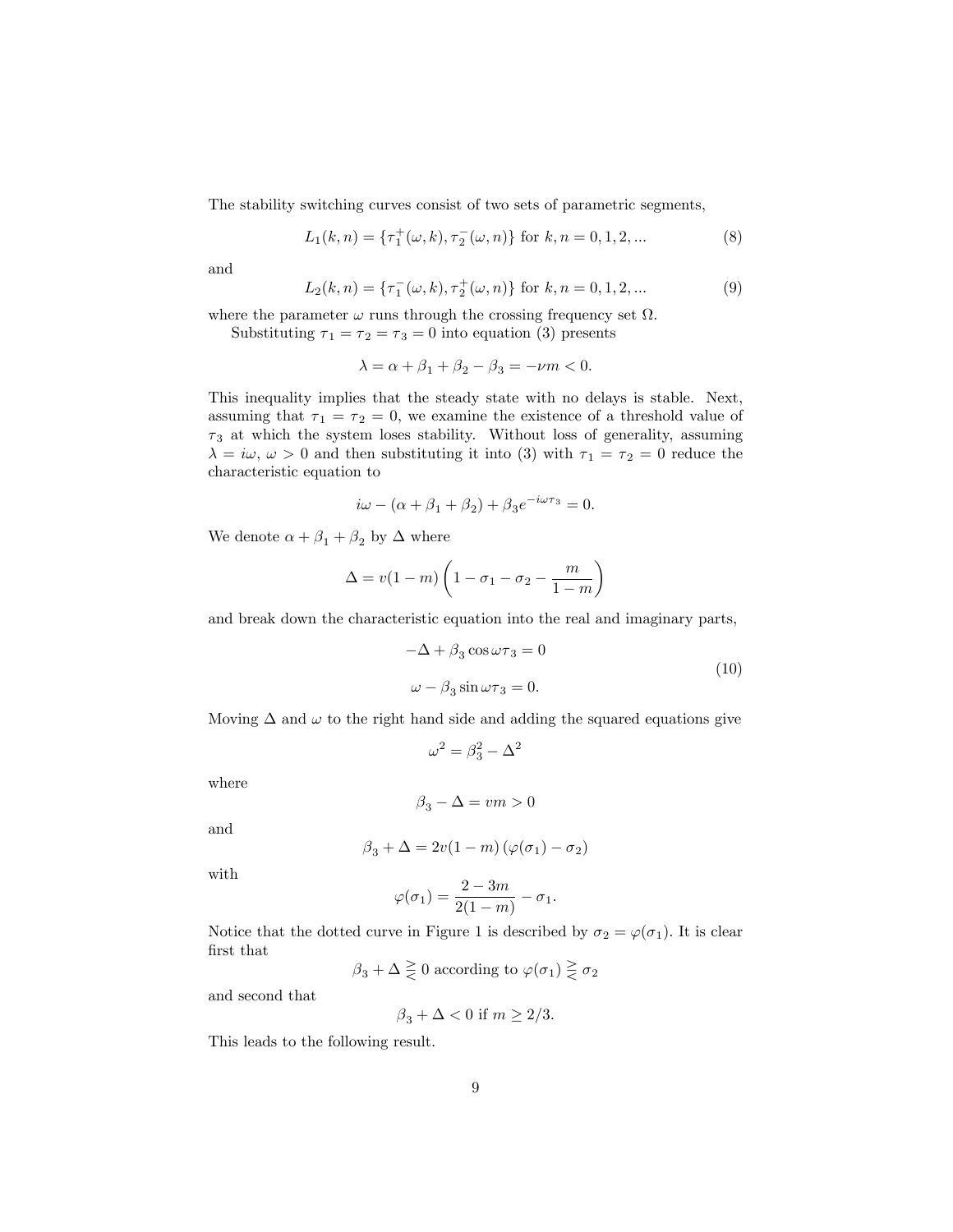**Proposition 1** Given  $\tau_1 = \tau_2 = 0$ , the solution of delay system (1) is stable for any  $\tau_3 \geq 0$  if the fundamentalists dominate over the chartists in the sense that  $m \geq 2/3$ .

If  $\beta_3 + \Delta > 0$ , then there is a  $\omega$  such as  $\bar{\omega} = \sqrt{\beta_3^2 - \Delta^2} > 0$ . In this case, loss of stability for  $\lambda = i\bar{\omega}$  can be shown in the following way. The characteristic equation with  $\tau_1 = \tau_2 = 0$  can be written as

$$
\beta_3 e^{-\lambda \tau_3} = \beta_1 + \beta_2 + \alpha - \lambda. \tag{11}
$$

Taking  $\lambda$  as a function of  $\tau_3$  and differentiating it with respect to  $\tau_3$  yield

$$
\frac{d\lambda}{d\tau_3} = \frac{\lambda\beta_3 e^{-\lambda\tau_3}}{1 - \tau_3\beta_3 e^{-\lambda\tau_3}}
$$

$$
= \frac{\lambda(\beta_1 + \beta_2 + \alpha - \lambda)}{1 - \tau_3(\beta_1 + \beta_2 + \alpha - \lambda)}
$$

where the right hand side of equation (11) are used. Substituting  $\lambda = i\omega$  and taking the real part of the resulting expression give

$$
\frac{d\left[\text{Re }\lambda\right]}{d\tau_3}\Big|_{\lambda=i\omega} = \text{Re}\left[\frac{\lambda(\beta_1 + \beta_2 + \alpha - \lambda)}{1 - \tau_3(\beta_1 + \beta_2 + \alpha - \lambda)}\right]
$$

$$
= \text{Re}\left[\frac{\omega^2 + i\omega(\beta_1 + \beta_2)}{1 - \tau_3(\beta_1 + \beta_2 + \alpha) - i\omega}\frac{1 + \tau_3(\beta_1 + \beta_2 + \alpha) - i\omega}{1 + \tau_3(\beta_1 + \beta_2 + \alpha) - i\omega}\right]
$$

$$
= \frac{\omega^2}{\left[1 - \tau_3(\beta_1 + \beta_2 + \alpha)\right]^2 + \omega^2} > 0.
$$

This inequality implies that all roots cross the imaginary axis at  $i\omega$  from left to right as  $\tau_3$  increases so stability is lost. Correspondingly, solving the first equation of (10) for  $\tau_3$  presents the threshold value

$$
\bar{\tau}_3(\sigma_1, \sigma_2, m) = \frac{1}{\bar{\omega}} \cos^{-1} \left(\frac{\Delta}{\beta_3}\right) > 0 \tag{12}
$$

and the system is stable for  $\tau_3 < \bar{\tau}_3$  and unstable otherwise.<sup>3</sup> We summarize the results obtained so far.

**Proposition 2** Given  $\tau_1 = \tau_2 = 0$ , the solution of delay system (1) is stable for  $\tau_3 < \bar{\tau}_3(\sigma_1, \sigma_2, m)$ , loses stability for  $\tau_3 = \bar{\tau}_3(\sigma_1, \sigma_2, m)$  and becomes unstable for all  $\tau_3 > \bar{\tau}_3(\sigma_1, \sigma_2, m)$  if the following condition holds,

$$
\sigma_2 < \varphi(\sigma_1)
$$

whereas it is always stable for any  $\tau_3 > 0$  otherwise.

<sup>&</sup>lt;sup>3</sup> Solving the second equation of (10) for  $\tau_3$  gives the same solution in a different form.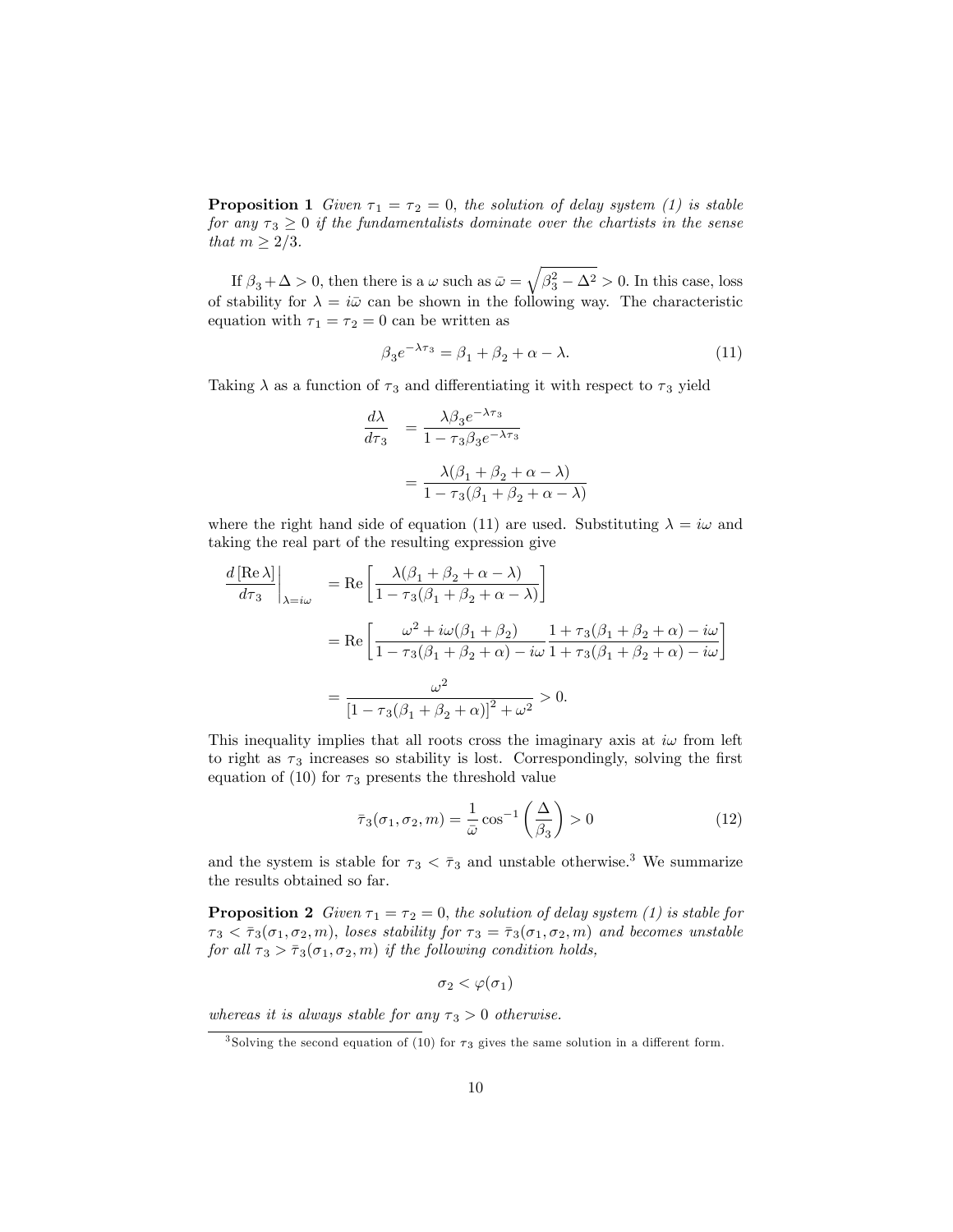## 3 Dynamics

Central to this study is the problem of dynamics associated with three fixed delays. This problem is complex and it seems unlikely that an analytical approach to nonlinear delay differential equation  $(1)$  would generate fruitful results on dynamics as it might be difficult to solve the equation. In order to understand global dynamics with delays better, it is useful to take a numerical approach. To this end, we make several simplifying assumptions and numerically examine dynamics of the asset price.

**Assumption 1.**  $v = 5$ ,  $m = 0.4$  and  $\tau_3 = 5$ .

**Assumption 2.**  $\sigma_i$  for  $i = 1, 2, 3$  satisfy  $\sigma_1 > \sigma_2 > \sigma_3 > 0$ .

**Assumption 3.**  $\tau_i$  for  $i = 1, 2$  satisfy  $\tau_1 < \tau_2 < \tau_3$ .

Since the parameter values in Assumption 1 are determined only for computational conveniences, the main results to be obtained below hold for any other values, provided that  $m < 2/3$ . Assumption 2 implies that the more recent trend has the more weight. This is not necessary but simplifies the analysis. Under  $m = 0.4$  of Assumption 1, region I is located above the line  $\sigma_2 = \varphi(\sigma_1)$ which is the dotted downward-sloping line passing through point  $(1/3, 1/3)$  in Figure 1. Due to Proposition 2, the stationary point is always stable in region I where  $\sigma_2 > \varphi(\sigma_1)$  if  $\tau_1 = \tau_2 = 0$ . Thus it is easy to see how increasing values of these delays affect stability of the steady state. Assumption 3 imposes a natural ordering among the three delays, that is, an older price has a longer delay.

We further divide the region I to determine the ordering among  $\eta_i$  for  $i = 1, 2, 3$ , the weights of the delay prices to calculate the moving average. Notice that Assumption 2 implies  $\eta_i > 0$ . By definition, the following equivalent relations hold,

$$
\eta_1 \geq \eta_2 \iff \sigma_2 \leq \frac{1}{3},
$$
  

$$
\eta_2 \geq \eta_3 \iff \sigma_2 \geq \frac{2}{3}(1 - \sigma_1),
$$
  

$$
\eta_1 \geq \eta_3 \iff \sigma_1 \geq \frac{1}{2}.
$$

Region I is divided into six subdivisions by the loci of  $\sigma_2 = 1/3$ ,  $\sigma_2 = 2(1 \sigma_1/3$  and  $\sigma_1 = 1/2$  and an enlarged part of the divided Region I is depicted in Figure 3. Soon after, we will refer to the black and red dots that we select to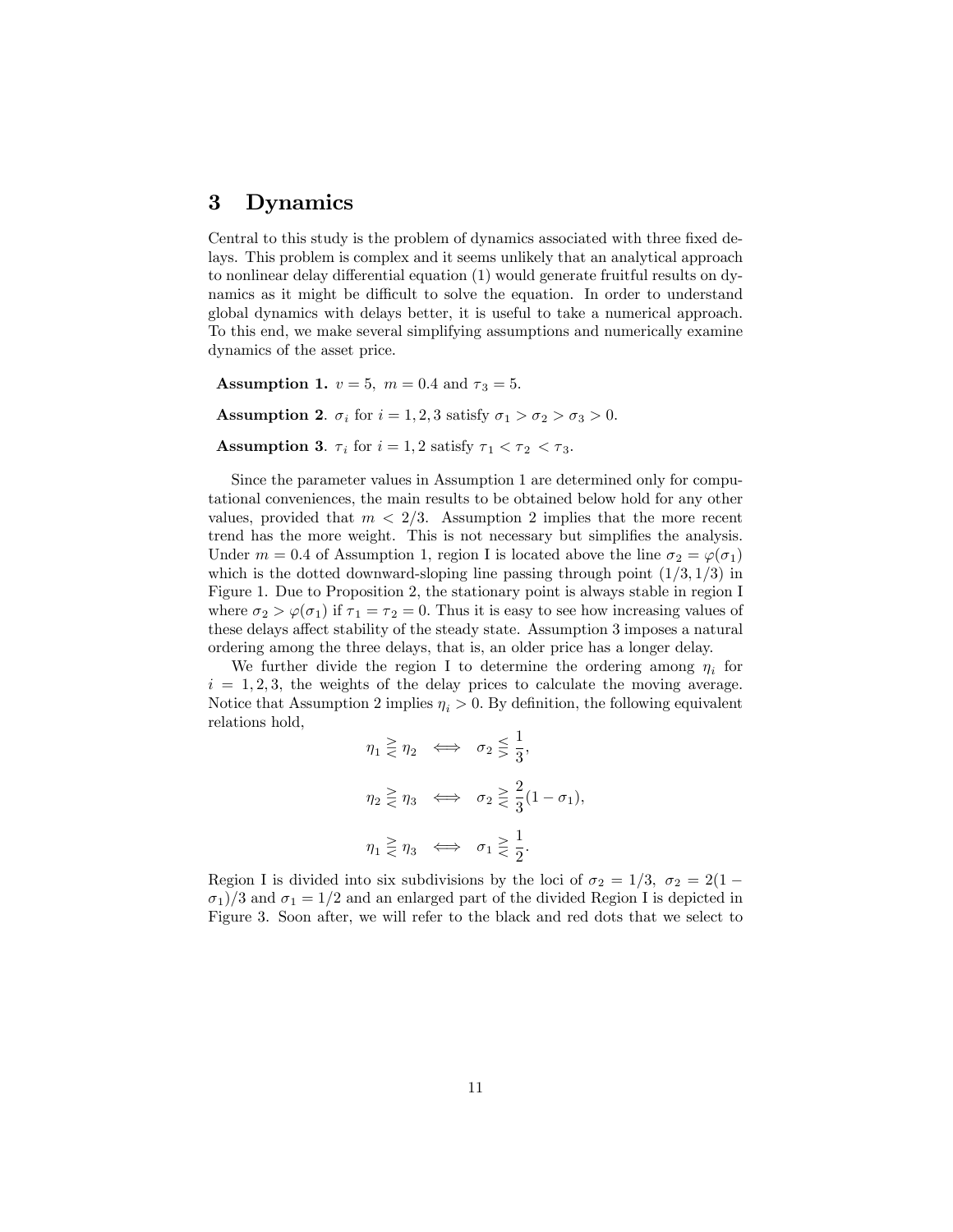conduct numerical simulations below.



Accordingly, the following inequality relations hold in the subregions.

$$
\begin{array}{ll} I_1\colon \eta_1>\eta_2>\eta_3, \qquad I_4\colon \eta_3>\eta_2>\eta_1, \\[2mm] I_2\colon \eta_1>\eta_3>\eta_2, \qquad I_5\colon \eta_2>\eta_3>\eta_1, \\[2mm] I_3\colon \eta_3>\eta_1>\eta_2, \qquad I_6\colon \eta_2>\eta_1>\eta_3. \end{array}
$$

The rest of this section has three subsections. We will look at the  $\tau_1$ -effect on dynamics casued by a change in  $\tau_1$  in Section 3.1, explore the  $\tau_2$ -effect in Section 3.2 and focus on considerations of the  $\tau_3$ -effect in Section 3.3.

## 3.1 Delay Effect I:  $\tau_1$ -effect

We start with the  $\tau_1$ -effect and present some numerical examples to see how different values of  $\tau_1$  affect dynamics of equation (1). We first check the triangle conditions. Subtracting the third equation from the second equation in (5) yields

$$
f_1(\omega) - f_2(\omega) = \frac{6\nu(1-m)}{\sqrt{\alpha^2 + \omega^2}} \left(\sigma_2 - \frac{1}{3}\right)
$$
 (13)

implying that the relative location of the curves of  $f_1(\omega)$  and  $f_2(\omega)$  depends on whether a value of  $\sigma_2$  is larger or less than 1/3. To simplify the analysis, the value of  $\sigma_2$  is kept constant at 1/3 in this subsection, with which  $f_1(\omega) = f_2(\omega)$ holds regardless of the value of  $\sigma_1$ . Further  $f_i(\omega) > 0$ ,  $i = 1, 2$ , for  $\omega > 0$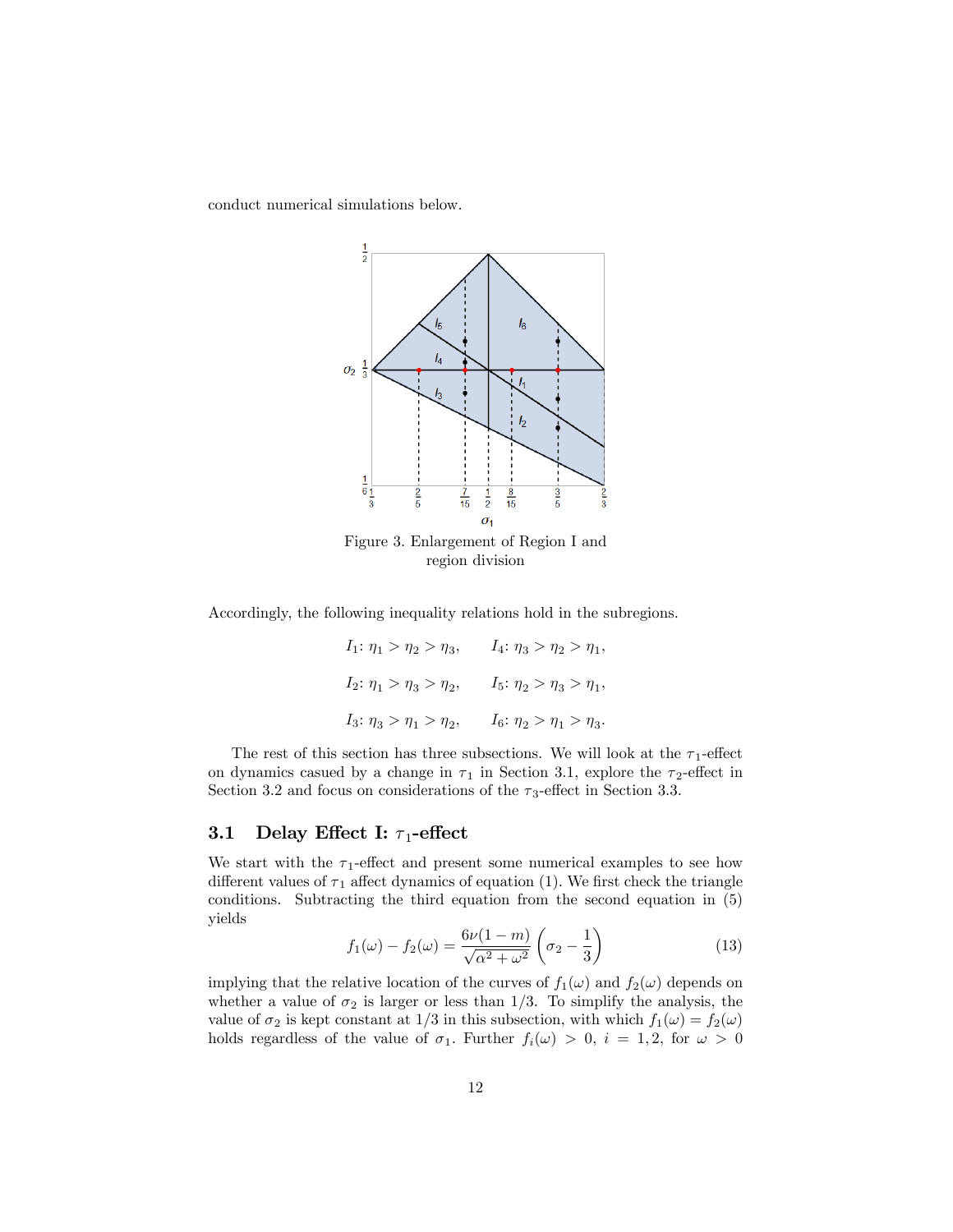will be numerically confirmed below. Consequently, it is enough to verify only the location and the shapes of the  $f_d(\omega)$  curve. We consider dynamics over an interval  $[\sigma_1^0, 2/3]$  of  $\sigma_1$ . The left hand side extreme value,  $\sigma_1^0 \simeq 0.356$  is numerically determined so as to make the maximum of  $f_d(\omega)$  equal to zero. Thus for  $\sigma_1 < \sigma_1^0$ ,  $f_d(\omega) < 0$  for all  $\omega > 0$ , implying that one of the triangle conditions is always violated. The other extreme value,  $\sigma_1 = 2/3$ , together with  $\sigma_2 = 1/3$  makes  $\sigma_3 = 0$  via  $\sigma_2 = 1 - \sigma_1$ . For  $\sigma_1 > 2/3$ , the nonnegative condition  $\sigma_3 \geq 0$  is violated. In the following numerical analysis,  $\sigma_1$  is increased from  $6/15$  to  $9/15$  with an increment of  $1/15$ . Each point is denoted as a red dot along the horizontal line at  $\sigma_2 = 1/3$  in Figure 3. The resultant four  $f_d(\omega)$ curves are colored in black in Figure 4 where the red curve with  $\sigma_1 = 1/2$  and the blue curves with those extreme values are also depicted. The corresponding  $f_1(\omega) = f_2(\omega)$  curves are illustrated in the dotted curves with the same color and are seen to be positive for all  $\omega > 0$ . In the gray region below the lower blue curve, no stability switch occurs and thus the steady state is stable. We do not consider the  $\tau_1$ -effect there. On the other hand, the gray region above the upper blue curve is not feasible and thus eliminated from consideration. Figure 4 illustrates various shapes of the  $f_d(\omega)$  curves and shows that increasing  $\sigma_1$ shifts the curve upward and removes its unevenness. Indeed, the lower blue curve with  $\sigma_1 = \sigma_1^0$  located at the bottom of the white region is high-wave shaped while the higher blue curve with  $\sigma_1 = 2/3$  at the top is monotonically downward-sloping. In addition, as the red curve passes through the origin, we then see that the curves below the red curve have two intersections with the horizontal axis and the curves above have one intersection.



values of  $\sigma_1$ 

To be more specific, we pick up  $\sigma_1 = 6/15$  and construct a stability switching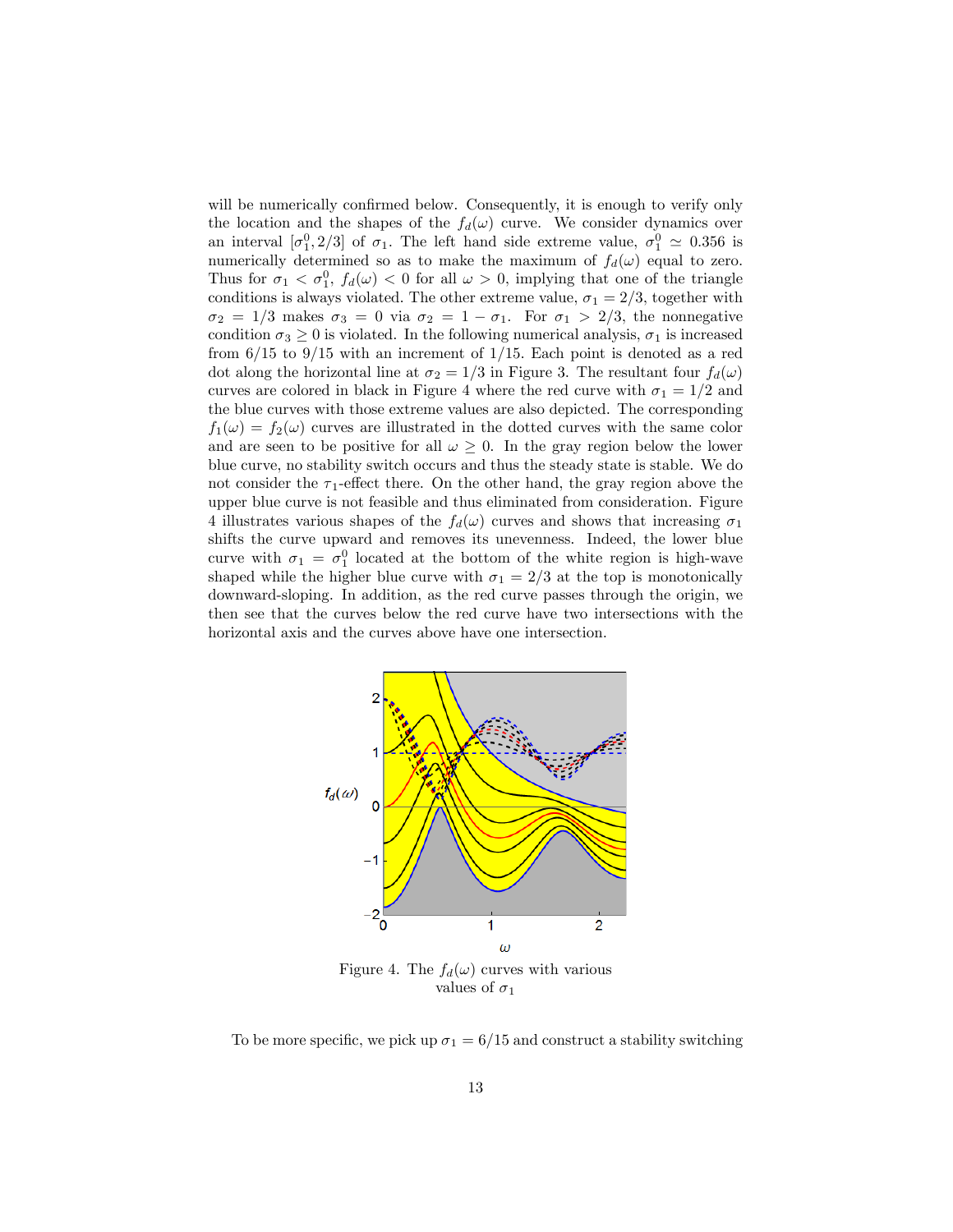curve. The corresponding  $f_d(\omega)$  curve is the black one just above the lower blue curve in Figure 4 and intersects the horizontal axis twice at

$$
\bar{\omega}_1 \simeq 0.438
$$
 and  $\bar{\omega}_2 \simeq 0.582$ .

The triangle conditions in (5) hold for  $\omega \in \Omega = [\bar{\omega}_1, \bar{\omega}_2]$ . We now ready to derive the stability switching curves,  $L_1(k, n)$  and  $L_2(k, n)$  defined in (8) and (9). Taking  $k = n = 1$ , we obtain the points of  $\tau_1^{\pm}(\omega, 1)$  and  $\tau_2^{\pm}(\omega, 1)$  by changing values of  $\omega$  with increment 0.0002 inside the interval  $[\bar{\omega}_1, \bar{\omega}_2]$  and then plot these points in the  $(\tau_1, \tau_2)$  plane. In Figure 5(A), segment  $L_2(1, 1)$  is illustrated as a real curve in the region above the diagonal and segment  $L_1(1,1)$  is a dotted curve in the region below.<sup>4</sup> Two segments form an elliptical-shaped closed curve having the starting point  $S = (\tau_1^+(\bar{\omega}_1, 1), \tau_2^-(\bar{\omega}_1, 1))$  and the ending point  $E =$  $(\tau_1^-(\bar{\omega}_2, 1), \tau_2^+(\bar{\omega}_2, 1))$  on the diagonal where, for  $i = 1, 2$ ,

$$
\tau_i^{\pm}(\bar{\omega}_1, 1) = \tau^s \simeq 8.478
$$
 and  $\tau_i^{\pm}(\bar{\omega}_2, 1) = \tau^e \simeq 2.789$ .

Since the delays have two constraints,  $\tau_i \leq 5$  for  $i = 1, 2$  and  $\tau_1 < \tau_2$  due to Assumptions 1 and 3, the feasible region should be above the diagonal line and subject to  $\tau_2 \leq 5$ . It is colored in yellow and further sub-divided into two sub-regions by the  $L_2(1,1)$  segment that intersects two lines, one is the diagonal at  $(\tau^e, \tau^e)$  and the other is the horizontal line at  $\tau_2 = 5.5$ 

It is clear from the yellow region that stability is preserved for  $\tau_1$  and  $\tau_2$ such as  $0 < \tau_1 < \tau^e$  and  $\tau_1 < \tau_2 < \tau^e$ . When varying a pair  $(\tau_1, \tau_2)$  with  $\tau_2 > \tau^e$  crosses the  $L_2(1,1)$  segment, we have the stability switching as the real part of at least one eigenvalue turns to be positive and then the the stationary point loses stability. To see this, we perform a simulation by increasing the value of  $\tau_1$  along the dotted horizontal line at  $\tau_2 = 4$  that crosses the  $L_2(1, 1)$  curve at point  $(\tau_1^c, 4)$  with  $\tau_1^c \simeq 1.640$ .<sup>6</sup> The numerical results are summarized in Figure 5(B) in which a bifurcation diagram with respect to  $\tau_1$  is depicted. For  $\tau_1 \leq \tau_1^c$ , a pair of  $(\tau_1, 4)$  stays within the stability region. So the stationary point  $p^* = v$ is stable and the corresponding part of the bifurcation diagram is a horizontal line at  $p(t) = \nu$ . Once  $\tau_1 > \tau_1^c$ , the pair is in the instability region above the  $L_2(1, 1)$  segment. The stationary point, therefore, loses stability and bifurcates to a limit cycle having two extreme values (i.e., maximum and minimum). The existence of the limit cycle is confirmed by the Hopf bifurcation theorem. Figure  $5(B)$  further implies that the limit cycle becomes larger as  $\tau_1$  gets larger and the stability is never regained for  $\tau_1 \leq 4$ .<sup>7</sup> The  $\tau_1$ -effect is summarized as follows:

<sup>&</sup>lt;sup>4</sup> The segment  $L_i(k, n)$  shifts upward if n increases and rightward if k increases. For  $(k, n) \geq$ 2 and  $(k, n) = 0$ , the switching segments are defined but located ouside of the region with  $\tau_i \leq 5$  for  $i = 1, 2$ , so they are not depicted in Figure 5(A).

<sup>&</sup>lt;sup>5</sup>The  $\tau_1$ -value of the intersection is obtained in the following way: first solving  $\tau_2^+(\omega,1) = 5$ for  $\omega$  yields a solution  $\omega_m \simeq 0.560$  and then substituting it into  $\tau_1^-(\omega, 1)$  gives  $\tau_1^m \simeq 0.887$ . So the black segment depicted in the yellow region is defined for  $\omega \in [\omega_m, \omega_2]$ .

<sup>&</sup>lt;sup>6</sup>It is possible to obtain this value by following the same procedure with which we obtain the value of  $\tau_1^m$  just above.

<sup>&</sup>lt;sup>7</sup>Mathematically, it might be possible to regain stability for  $\tau_1 > 4$ . However, economically it is not the case as  $\tau_1 \leq \tau_2 \leq 5$  is imposed by Assumptions 1 and 3.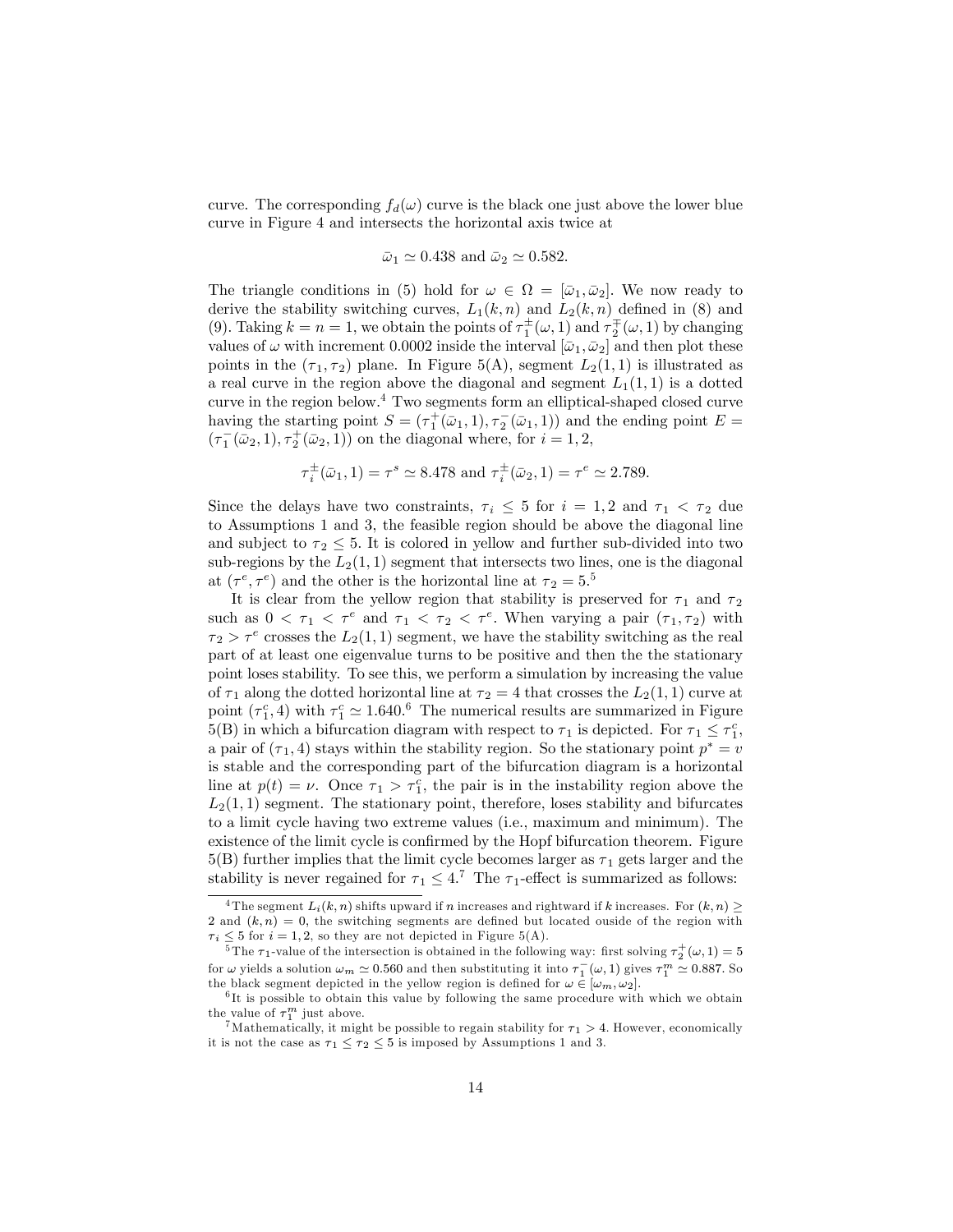**Proposition 3** Stability of dynamic equation (1) with respect to  $\tau_1$  depends on the selected value  $\bar{\tau}_2$  of  $\tau_2$ ;

If  $\bar{\tau}_2 \leq \tau^e$ , then the steady state is stable for  $\tau_1 < \bar{\tau}_2$ ;

If  $\bar{\tau}_2 > \tau^e$ , then there is the threshold value  $\tau_1^c$  such that the steady state is stable for  $\tau_1 < \tau_1^c$  and loses stability for  $\tau_1 \geq \tau_1^c$ .

where  $\tau_1^c$  is the  $\tau_1$ -point of the intersection of the switching curve and the horizontal line at  $\bar{\tau}_2$ .



Figure 5. Dynamics for  $\sigma_1 = 6/15$  and  $\sigma_2 = 1/3$ 

Taking various values of  $\sigma_1$  out of the interval  $[\sigma_1^0, 2/3]$  and constructing the stability switching curves, we detect the  $\tau_1$ -effect more. In Figure 6(A), the switching curves with various values of  $\sigma_1$  are illustrated and their end-points on the diagonal are denoted by the red dots. The upper most blue curve has  $\sigma_1 = \sigma_1^0$  and the lower most blue curve has  $\sigma_1 = 2/3$  while the curve shifts downward as  $\sigma_1$  increases from  $\sigma_1^0$  to 2/3. As far as the curve is single-valued in  $\tau_2$ , we have essentially the same result on the  $\tau_1$ -effect as in the case of  $\tau_1 = 6/15$ : fixing the value of  $\tau_2$  at some level and increasing the value of  $\tau_1$ , the stability is preserved for  $\tau_1$  less than the threshold value,  $\tau_1^c$  and it is lost for  $\tau_1 > \tau_1^c$ . As seen in Figure 6(A), this threshold value becomes smaller as the value of  $\sigma_1$  gets larger,<sup>8</sup> a larger value of  $\sigma_1$  reinforces the destabilizing  $\tau_1$ -effect.

<sup>&</sup>lt;sup>8</sup>This is not the case of the non-monotonics curve with  $\sigma_1 = 9/15$ .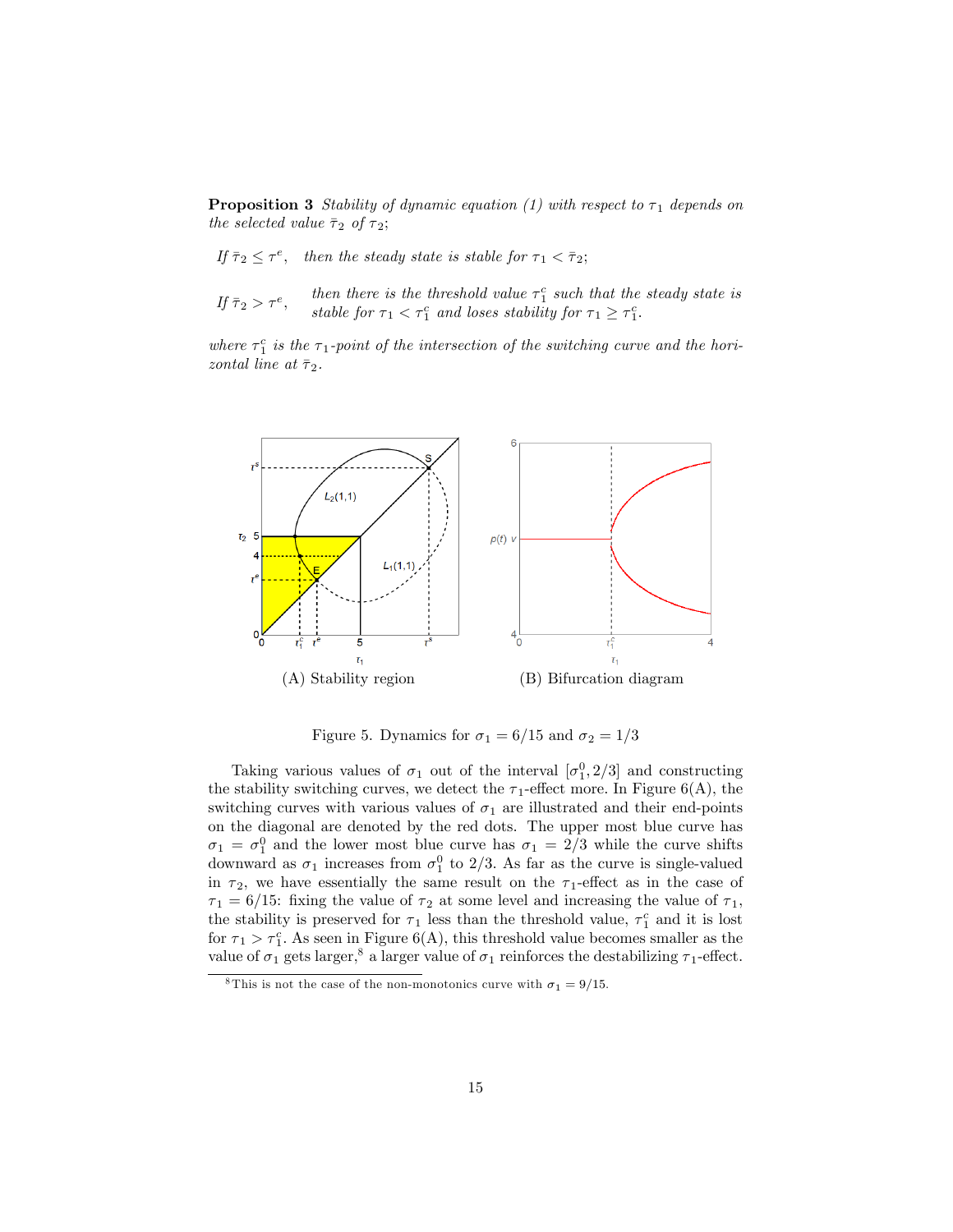

Figure 6. Delay destabilizing and stabilizing effects

### 3.2 Delay Effect II:  $\tau_2$ -effect

We are next concerned with the  $\tau_2$ -effect, how changes in the value of  $\tau_2$  affect dynamics. We first return to Figure 5(A) in which both values of  $\sigma_1$  and  $\sigma_2$ are fixed. The downward-sloping shape of the switching curve in the yellow region indicates that changing the value of  $\tau_2$  with constant  $\tau_1$  may generate the similar effect as the  $\tau_1$ -effect. Let  $\tau_1^m$  denote the  $\tau_1$ -value of the intersection of the stability switching curve and the horizontal line at  $\tau_2 = 5$ .<sup>9</sup> If  $\tau_1$  is selected to be less than  $\tau_1^m$ , then the steady state is stable for any  $\tau_2$  that should be above the diagonal and not greater than 5. If  $\tau_1^m < \tau_1 < \tau_1^e$ , then the steady state is stable for  $\tau_2 < \tau_2^c$  and bifurcates to a limit cycle for  $\tau_2 > \tau_2^c$ where  $\tau_2^c$  is defined in the same way as  $\tau_1^c$  and depends on the value of selected  $\tau_1$ . One more case exists and is specific to the  $\tau_2$ -effect, namely, if  $\tau_1 > \tau_1^e$ , any feasible pair of  $\tau_1$  and  $\tau_2$  is in the unstable region so that the steady state is unstable.

We now turn attention again to Figure  $6(A)$  and consider the  $\tau_2$ -effect when  $\sigma_1$  is increased but  $\sigma_2$  is still fixed at 1/3. It is already seen that the stationary point is stable in the region left to the stability switching curve and increasing the value of  $\sigma_1$  shifts the switching curve shifts leftward. The stability switching curve with  $\sigma = \sigma_0$  is not depicted as it is located outside Figure 6(A). The shift of the curve implies that a larger value of  $\sigma_1$  reinforces the destabilizing  $\tau_2$ effect in the sense that it makes the stability region smaller. In addition, we have interesting dynamic phenomenon when the switching curve with  $\sigma_1$  being close to  $2/3$  has forward- and backward-bending parts. This shape suggests

 $9 \sqrt[m]{n}$  is not labelled in Figure 5(A) to avoid the figure congestion.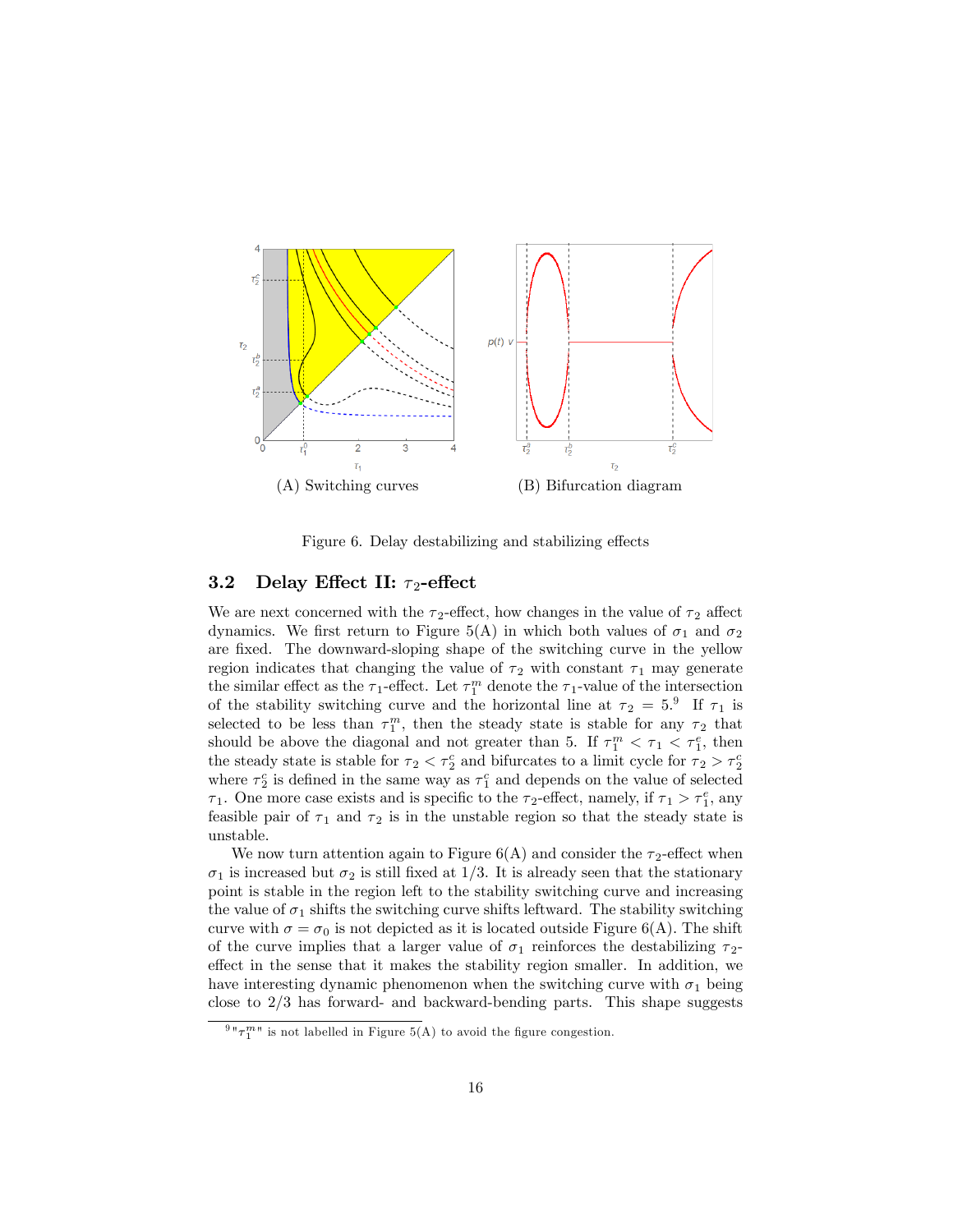the stability loss and gain with respect to  $\tau_2$ . If the initial point of  $(\tau_1, \tau_2)$  is selected on the diagonal such that the stationary point is stable and the vertical line standing at this value of  $\tau_1$  crosses the stability switching curve three times as illustrated in Figure  $6(A)$ , then the stability is lost at the first intersection, gained at the second and Önally lost again at the third. The corresponding bifurcation diagram is given in Figure  $6(B)$  in which the  $\tau_2$  values of the three intersections are denoted as  $\tau_2^a$ ,  $\tau_2^b$  and  $\tau_2^c$ , respectively. The increasing delay  $\tau_2$  can destabilize the market price, stabilize it and then destabilize it again.

Before analysing the  $\tau_2$ -effect under various values of  $\sigma_2$ , we assume away  $\sigma_2 = 1/3$  and look briefly at a selection of the parameter values of  $\sigma_1$  and  $\sigma_2$ . According to equation (13), the relative location between the  $f_1(\omega)$  and  $f_2(\omega)$  curves depends on whether  $\sigma_2$  is greater or less than 1/3. It is also observed in Figure 3 that dynamic behavior could be sensitive to the ordering of the weight  $\eta_i$  which is dependent on a combination of  $\sigma_1$  and  $\sigma_2$ . Thus we examine dynamics more closely in the following six cases where the parameter pair of  $\sigma_1$ and  $\sigma_2$  is selected from each of the regions  $I_i$  for  $i = 1, 2, ..., 6$ . In the first three cases we fix  $\sigma_1 = 7/15$  and take  $\sigma_2 = 3/10$ ,  $\sigma_2 = 31/90$  and  $\sigma_2 = 9/24$ . These selected points are denoted by the black dots along the vertical line at  $\sigma_1 = 7/15$ in Figure 3. Then in the last three cases, we increases the value of  $\sigma_1$  to  $3/5$ and take  $\sigma_2 = 6/24$ ,  $\sigma_2 = 7/24$  and  $\sigma_2 = 9/24$ . These points are also denoted by the black dots on the vertical line at  $\sigma_1 = 3/5$ .

**Case 1:**  $\sigma_1 = 7/15$  and  $\sigma_2 = 3/10$ 

Notice that this point is in region  $I_3$  in Figure 3. The value of  $\sigma_2$  being less than 1/3 leads to  $f_1(\omega) > f_2(\omega)$ . As is seen in Figure 7(A), the U-shaped blue (i.e.,  $f_2(\omega)$ ) curve intersects the horizontal axis twice at

$$
\omega_2 \simeq 0.422
$$
 and  $\omega_3 \simeq 0.553$ 

and the U-shaped green (i.e.,  $f_1(\omega)$ ) curve is located far above the horizontal axis, implying that  $f_1(\omega) > 0$  for any  $\omega > 0$ . On the other hand, the unimodal red (i.e.,  $f_d(\omega)$ ) curve intersects the horizontal axis also twice at

$$
\omega_1 \simeq 0.318
$$
 and  $\omega_4 \simeq 0.643$ .

Consequently, the triangle conditions hold in  $[\omega_1, \omega_2]$  and  $[\omega_3, \omega_4]$  and  $\Omega$  is a union of these two intervals: The corresponding stability switching curves are obtained by applying equations  $(8)$  and  $(9)$ . However the switching curve defined over  $[\omega_1, \omega_2]$  is located outside the feasible region with  $0 < \tau_i \leq 5$  for  $i = 1, 2$ and  $\tau_1 < \tau_2$ . Thus only the switching curve defined over  $[\omega_3, \omega_4]$  is illustrated as the steepest black curve in the yellow region in Figure 8. As discussed above, the stability is preserved in the region left to the curve whereas it is lost and a limit cycle emerges in the region right to the curve.

**Case 2:**  $\sigma_1 = 7/15$  and  $\sigma_2 = 31/90$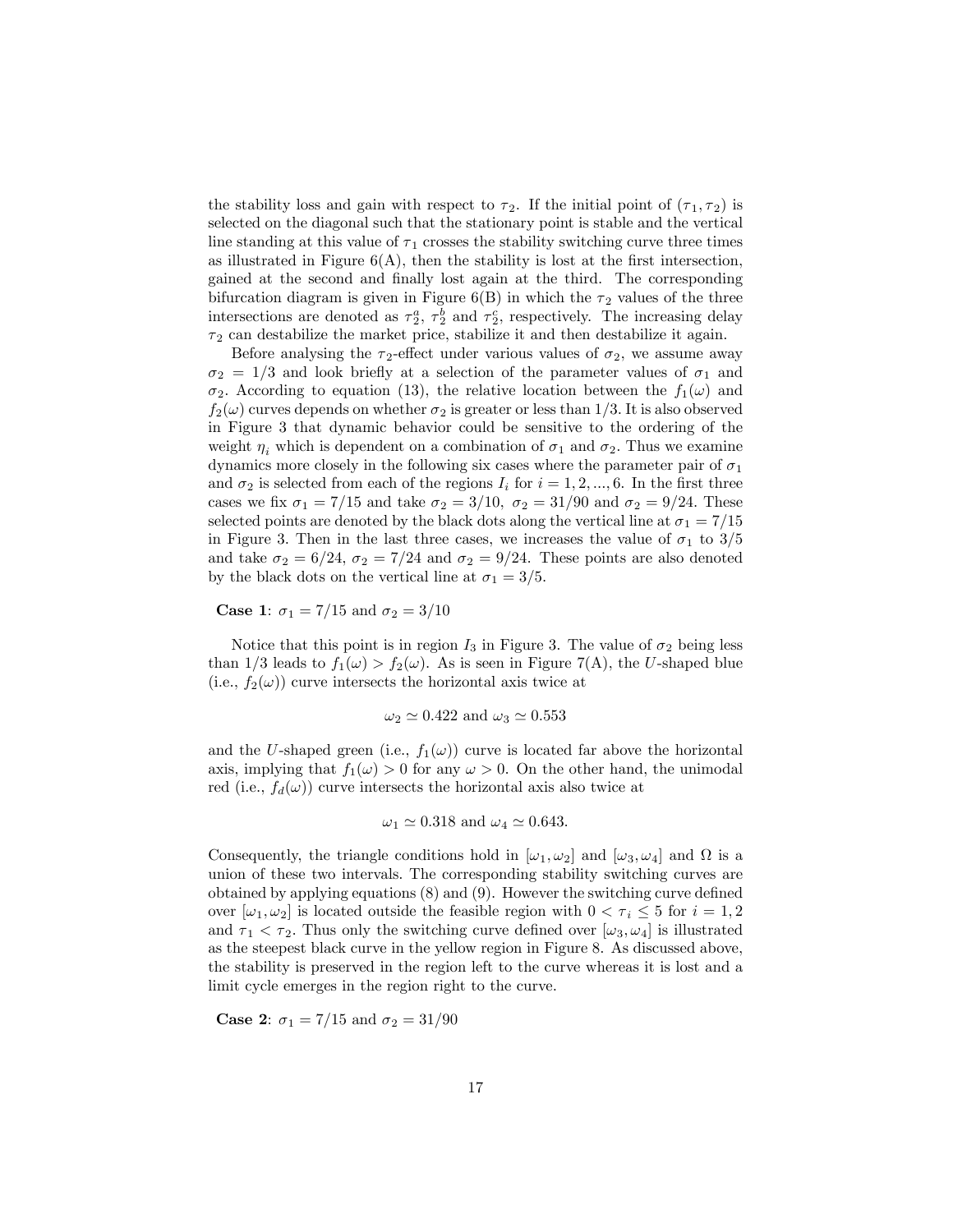This point is in region  $I_4$ . Making a value of  $\sigma_2$  greater than  $1/3$  shifts the blue curve upward enough to induce the inequality reversal,  $f_1(\omega) < f_2(\omega)$ . As is seen in Figure 7(B), both curves are over the horizontal axis and thus  $f_1(\omega) > 0$ and  $f_2(\omega) > 0$  for any  $\omega > 0$ . On the other hand, the unimodal red curve intersects it twice at

 $\omega_1 \simeq 0.249$  and  $\omega_2 \simeq 0.682$ .

The triangle conditions hold over interval  $[\omega_1, \omega_2]$ . We can construct the stability switching curve by varying the value of  $\omega$  from  $\omega_1$  to  $\omega_2$ . It is located to the left to the red curve in the yellow region in Figure 8. Although the detailed derivation is skiped, the red curve denotes the stability switching curve for  $\sigma_2 = 1/3$ . As in Case 1, the stability is preserved in the region left to the curve whereas it is lost and a limit cycle emerges in the region right to the curve.

**Case 3:**  $\sigma_1 = 7/15$  and  $\sigma_2 = 9/24$ 

This point is in region  $I_5$ . It can be seen in Figure 7(C) that an increment of  $\sigma_2$  shifts the blue curve more upward and the green curve downward enough to intersect the horizontal axis twice. The triangle conditions are fulfilled in the two intervals,  $[\omega_1, \omega_2]$  and  $[\omega_3, \omega_4]$ . By the same reason as in Case 1, only the stability switching curve defined over  $[\omega_3, \omega_4]$  is illustrated. It is the flattest black curve in yellow region in Figure 8.



Figure 7. Triangle conditions with  $\sigma_1 = 7/15$ 

As already mentioned, we illustrate four different switching curves in Figure 8, the steepest curve with  $\sigma_2 = 3/10$ , the red curve with  $\sigma_2 = 1/3$ , the flatter curve with  $\sigma_2 = 31/90$  and the flattest curve with 9/24. The monotonic shape of the curves implies that dynamics with respect to  $\tau_2$  is essentially the same as the one given in Proposition 3.

**Proposition 4** Given  $\sigma_1$  and  $\sigma_2$  such as  $\sigma_1 < 1/2$  and  $(1 - \sigma_1)/2 < \sigma_2 <$  $\sigma_1$ , dynamic behavior in regions  $I_3 \cup I_4 \cup I_5$  is stable for  $\tau_2 < \tau_2^c$  and unstable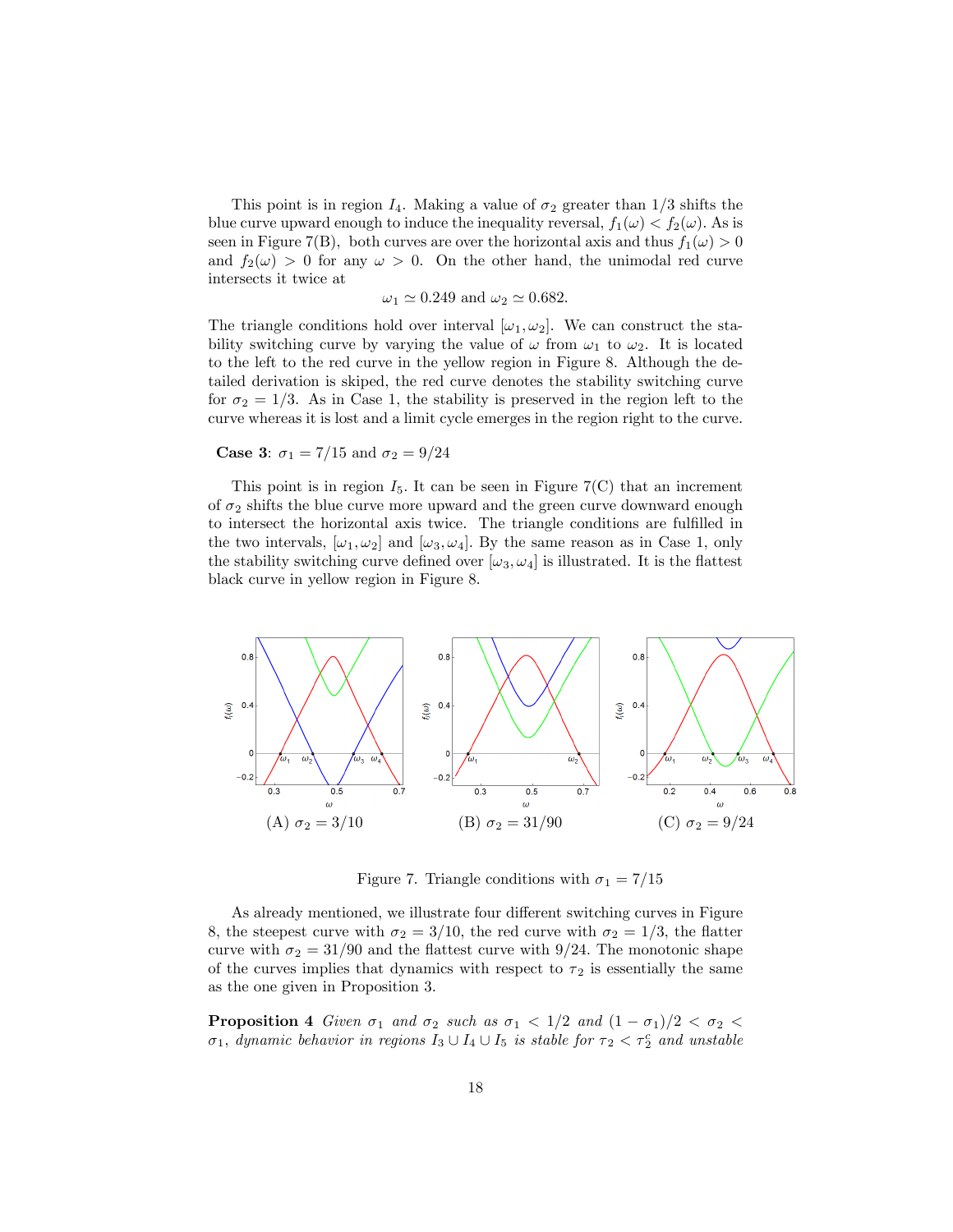for  $\tau_2 > \tau_2^c$  where  $\tau_2^c$  is the threshold value on the stability switching curve determined by the selected value of  $\tau_1$ .

Figure 8 also suggests the following effects caused by the change in the value of parameter  $\sigma_2$ . Decreasing the value of  $\sigma_2$  from 1/3 to 3/10 moves the red curve to the steeper black curve, affecting the red curve in two steps: it rotates the curve clockwisely around the point on the diagonal in the first step and then shifts the rotated curve downward.<sup>10</sup> Apparently the rotate operation enlarges the stability region and the shift operation contracts it. As far as Figure 8 is concerned in which the shift effect seems very minor, the increase is larger than the decrease. Hence, decreasing the value of  $\sigma_2$  has a stabilizing effect as it enlarges the stability region. In the same way but in the opposite direction, increasing the value of  $\sigma_2$  from 1/3 to 31/90 or 9/24 rotates the red curve counter-clockwisely in the first step and then shifts the rotated curve upward in the second step. As a result, the red curves moves to the flatter curve. A decrease of the stability region by the rotate operation is larger than an increase by the shift operation, implying that increasing the value of  $\sigma_2$  has a destabilizing effect as it enlarges the instability region.



**Case 4:**  $\sigma_1 = 3/5$  and  $\sigma_2 = 6/24$ 

The point is in  $I_2$ . As  $\sigma_2 < 1/3$ , the blue curve shown in Figure 9(A) is below the green curve and intersects the horizontal axis only once while the red

 $10$  This decomposition is a hypothetical and intuitive construction in which no mathematical background is provided.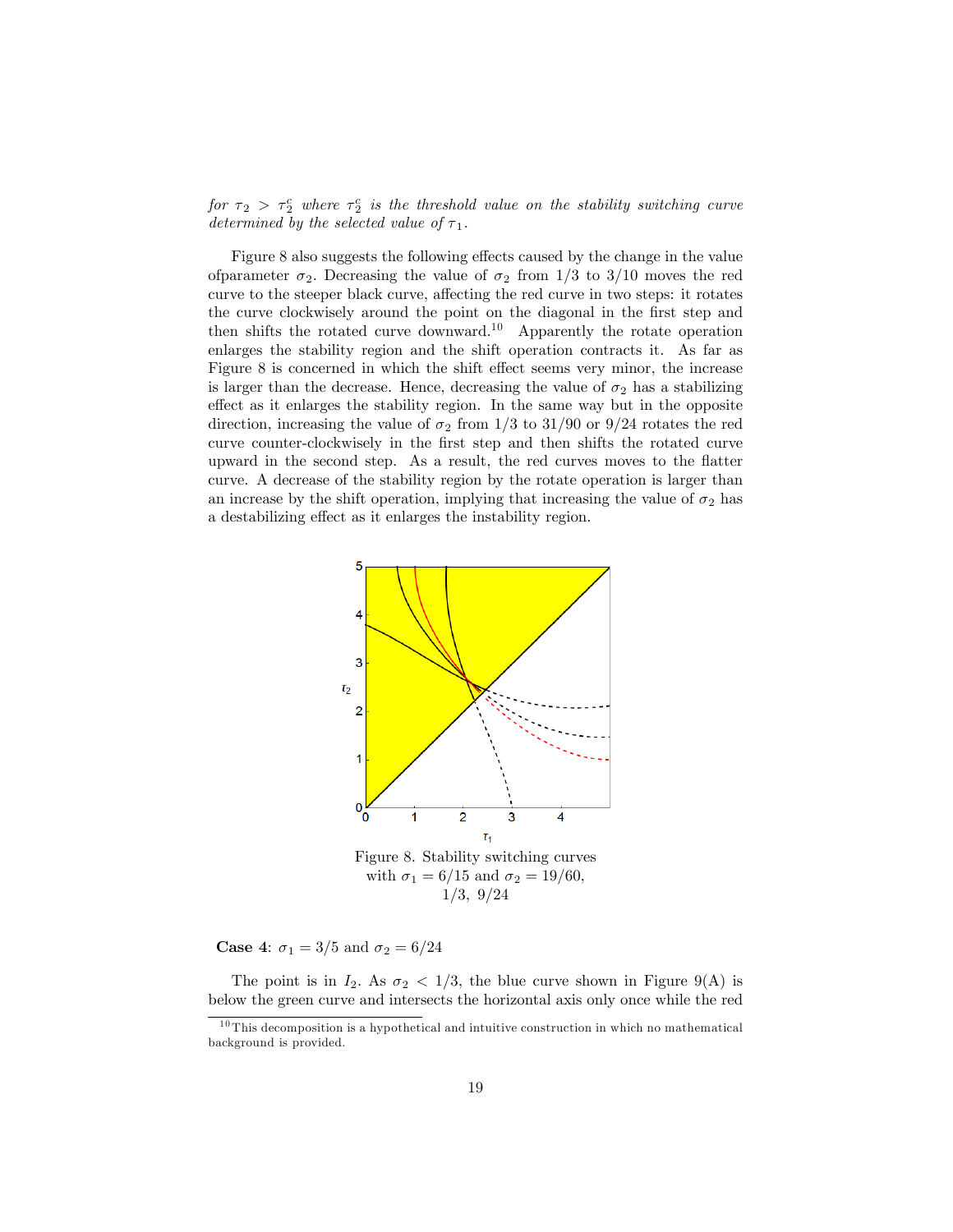$f_d(\omega)$  curve is strongly convexo-concave and intersects the horizontal axis three times as seen in Figure 9(A). Thus the set  $\Omega$  is defined as

$$
\Omega = [\omega_1, \omega_2] \cup [\omega_3, \omega_4]
$$

where

$$
\omega_1 \simeq 0.653, \ \omega_2 \simeq 0.904, \ \omega_3 \simeq 1.310 \text{ and } \omega_4 \simeq 1.703.
$$

In Figure  $10(A)$ , the corresponding stability switching curve is depicted in green and consists of two different segments, one defined over  $[\omega_1, \omega_2]$  is downward sloping and the other defined over  $[\omega_3, \omega_4]$  is island-shaped. More precisely, the downward sloping curve is described by  $L_2(0,1)$ . The green part of the lower island on the right are described by  $L_2(0,1)$  while the green part of the upper island on the left are by  $L_1(1,1)$  and  $L_2(1,1)$ . The small part of the island at the upper-right corner is by  $L_2(2,1)$ . Since the stationary point is stable in the region left to the downward sloping curve and is outside the island, the  $\tau_2$ -effect can generate the stability gain as well as the stability loss as will be seen below.

#### **Case 5:**  $\sigma_1 = 3/5$  and  $\sigma_2 = 7/24$

The point is in  $I_1$  and  $f_2(\omega) > f_1(\omega)$  still holds as  $\sigma_2 < 1/3$ . However increasing  $\sigma_2$  reduces the degree of convexity and concavity of the  $f_d(\omega)$  curve. As a result it intersects the horizontal axis only once as shown in Figure  $9(A)$ . So the set  $\Omega$  is identical with  $[\omega_1, \omega_2]$  where

$$
\omega_1 \simeq 0.526
$$
 and  $\omega_2 \simeq 1.717$ .

Increasing the value of  $\sigma_2$  qualitatively affects the shape of the stability switching curve that is illustrated as the black curve in Figure  $10(A)$ . The curve starting on the diagonal Örst take a round-arch shape and then bends backward to be downward-sloping. Comparing it with the green curves may suggests that increasing the value of  $\sigma_2$  induces the green downward-sloping curve and the green island-shaped curve to merge to the connected black curve.

**Case 6:**  $\sigma_1 = 3/5$  and  $\sigma_2 = 9/24$ 

We further increase the value of  $\sigma_2$  to move the point into region  $I_6$ . The locations of the blue and green curves are interchanged,  $f_2(\omega) > f_1(\omega)$  as shown in Figure 9(C) and  $f_2(\omega) > 0$  for all  $\omega > 0$ . In consequence the green curve and the red curve intersect the horizontal axis once, respectively,

$$
\omega_1 \simeq 0.403
$$
 and  $\omega_2 \simeq 1.763$ .

The resultant stability switching curve defined over  $[\omega_1 \ \omega_2]$  is depicted in blue in Figure 10(A).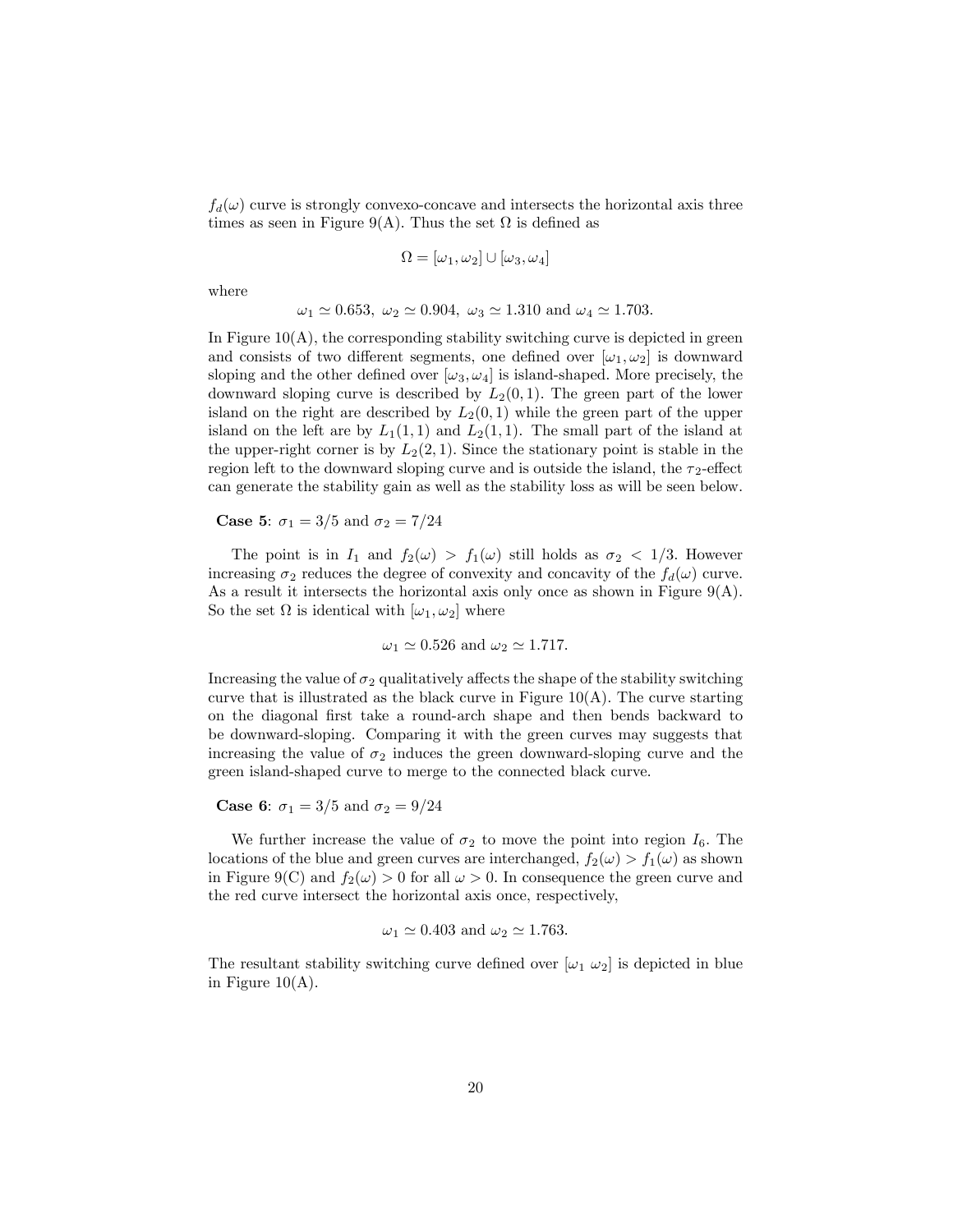

Figure 9. Triangle conditions with  $\sigma_1 = 3/5$ 

In Figure  $10(A)$  there are three (green, black and blue) stability switching curves and the red curve with  $\sigma_2 = 1/3$ . To see the  $\tau_2$ -effect, we fix the value of  $\tau_1$  at 1.1 and increase the value of  $\sigma_2$  along the vertical line at  $\tau_1 = 1.1$ . The line intersects the green and black curves twice, respectively but does not intersect the red curve and the blue curve. As a result, the bifurcation diagrams shown in Figure 10(B) exhibit stability gain and loss for  $\sigma_2 = 6/24$  and  $\sigma_2 = 7/24$ . In particular, along the green curve with  $\sigma_2 = 6/24$ , the stability is gained at  $\tau_2^a \simeq 2.04$  at which the upper and lower branches of the bifurcation diagram merge and lost at  $\tau_2^b \simeq 4.282$  at which the horizontal line at  $p = \nu$  bifurcates to the upper and lower branches. Similar phenomenon are observed with the black bifurcation diagram for  $\sigma_2 = 7/24$ . The stability is gained at  $\tau_2^A \simeq 1.893$  and lost at  $\tau_2^B \simeq 4.444$ . The red bifucation diagram exhibits an interesting shape, that is, the difference between the upper and lower branches are sufficiently close for some values of  $\tau_2$ . This occurs, since the vertical line comes close to but does not intersect the red curve in Figure 10(A)

**Proposition 5** Given  $\sigma_1$  and  $\sigma_2$  such as  $\sigma_1 > 1/2$  and  $(1 - \sigma_1)/2 < \sigma_2 <$  $1 - \sigma_2$ , new phenomena such as stability loss and gain might occur in region  $I_1 \cup I_2 \cup I_6.$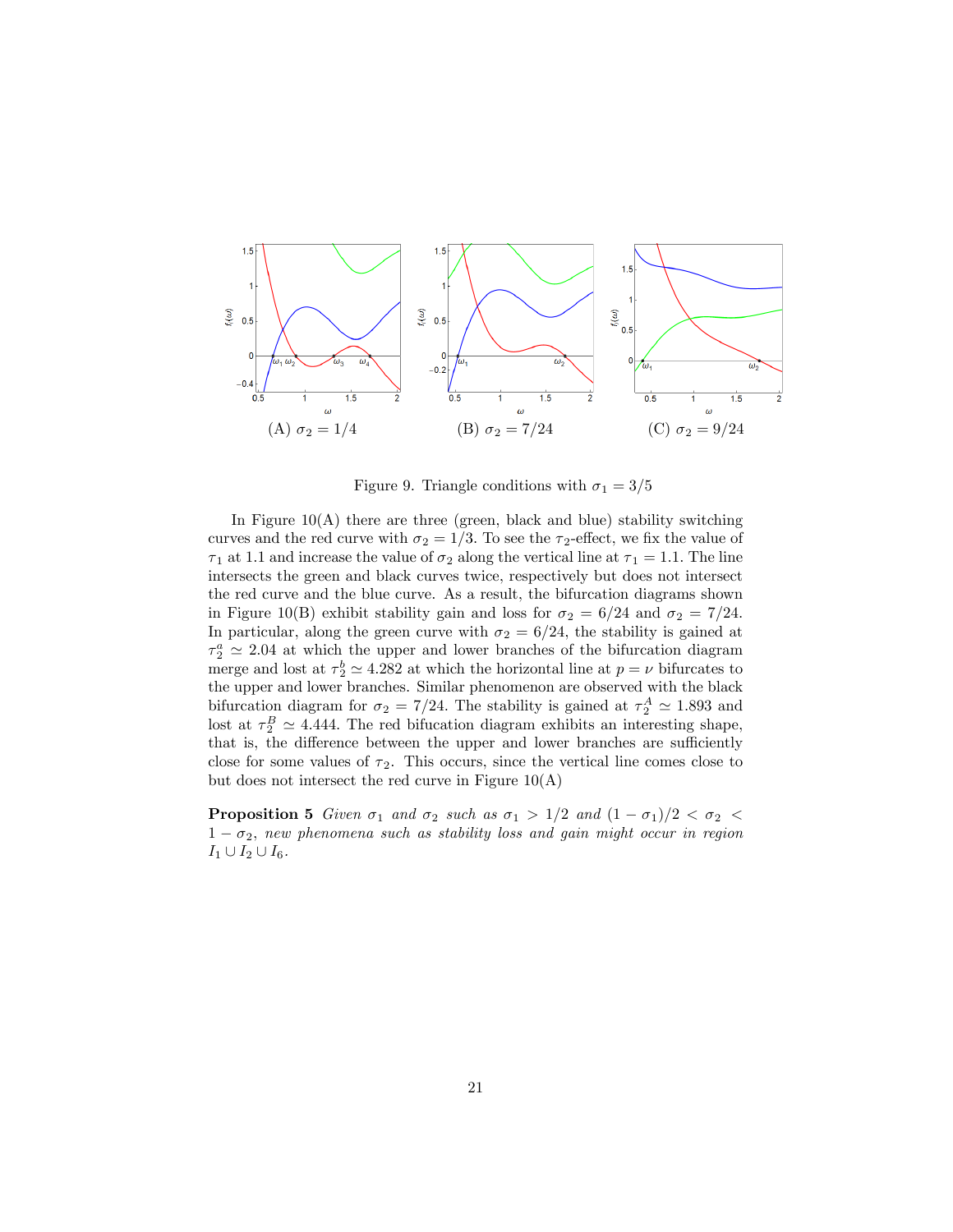

Figure 10. Various stability switching curves

#### 3.3 Delay Effect III:  $\tau_3$ -effect

We now look into the  $\tau_3$ -effect, the effect caused by changing the value of  $\tau_3$ . To this end,  $\sigma_1 = (6 - 0.1)/12$  is taken,  $\sigma_2 = 1/3$  is re-assumed to simplify the analysis and dynamics with three different values of  $\tau_3$ ,  $\tau_3 = 5$ ,  $\tau_3 = 6$  and  $\tau_3 = 7$ , are considered. The corresponding switching curves are illustrated in different colors in Figure 11(A) (that is, a blue curve with  $\tau_3 = 5$ , red curves with  $\tau_3 = 6$  and black curves with  $\tau_3 = 7$ ). As  $\tau_3$  increases, it is observed first that the feasible region of  $\tau_1$  and  $\tau_2$  increases since the upper bound of  $\tau_2$  becomes larger and second that the downward-sloping switching curve shifts upward,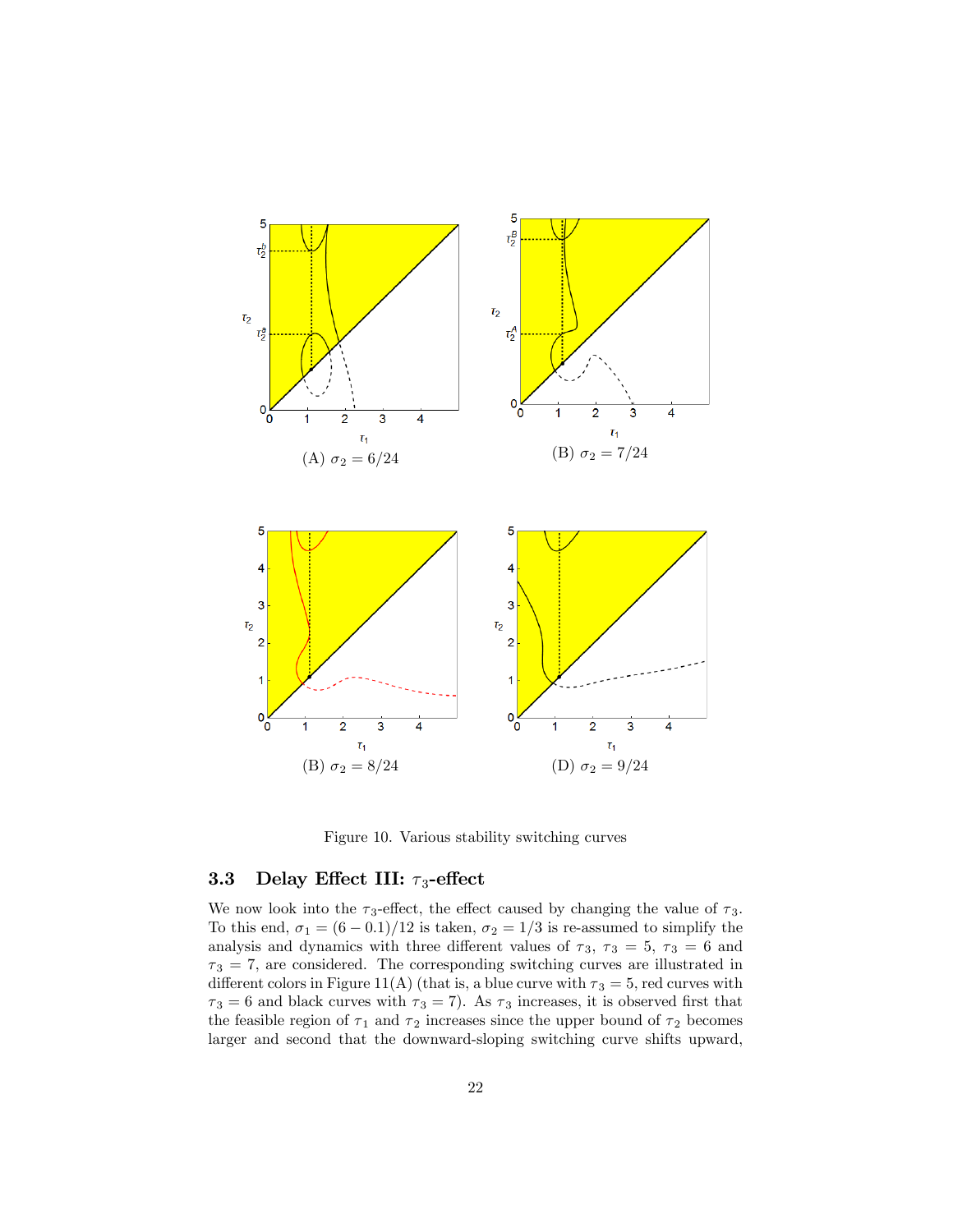which implies an enlargement of the stability region. It is further observed that island-shaped switching curves emerge for  $\tau_3 = 6$  and  $\tau_3 = 7$  and the steady state is unstable inside of it. To detect the reason why the island-shaped region is born, we draw the green  $f_1(\omega) = f_2(\omega)$  curve and the red  $f_d(\omega)$  curve for  $\tau_3 = 7$  in Figure 11(B). It is seen that  $f_1(\omega) = f_2(\omega) > 0$  for  $\omega > 0$  and the larger  $\tau_3$  value makes the second hump of the  $f_d(\omega)$  curve high enough to cross over the horizontal line. As a result, the red curve intersects the horizontal line four times at

 $\omega_1 \simeq 0.104, \omega_2 \simeq 0.562, \omega_3 \simeq 1.059$  and  $\omega_4 \simeq 1.256$ .

In consequence, the triangle conditions (5) hold in the two intervals,  $[\omega_1, \omega_2]$  and  $[\omega_3, \omega_4]$ . It is verified that the switching curve defined on  $[\omega_1, \omega_2]$  is downwardsloping and the one on  $[\omega_3, \omega_4]$  forms an island shape. The existence of the smaller red islands indicates that the  $f_d(\omega)$  curve also intersects the horizontal axis four times even when  $\tau_3 = 6$ . A critical value of  $\tau_3$  for the birth of the island is somewhere between  $\tau_3 = 5$  and  $\tau_3 = 6$ , for which the maximum of the second hump of  $f_d(\omega)$  becomes zero.

**Proposition 6** As far as  $\tau_3$  is relatively smaller, increasing the value of  $\tau_3$ stabilizes the steady state by shifting the switching curve upward whereas for a relatively larger value, increasing value of  $\tau_3$  additionally generates an islandshaped switching curve.



Figure 11.  $\tau_3$ -effects on switching curves

To see the  $\tau_3$ -effect on dynamics, we perform two simulations. In the first simulation, we increase the value of  $\tau_1$  along the horizontal line at  $\tau_2 = \tau_2^0$ . This line successively crosses the stability switching curves, the blue curve at  $\bar{\tau}_1^c$ , the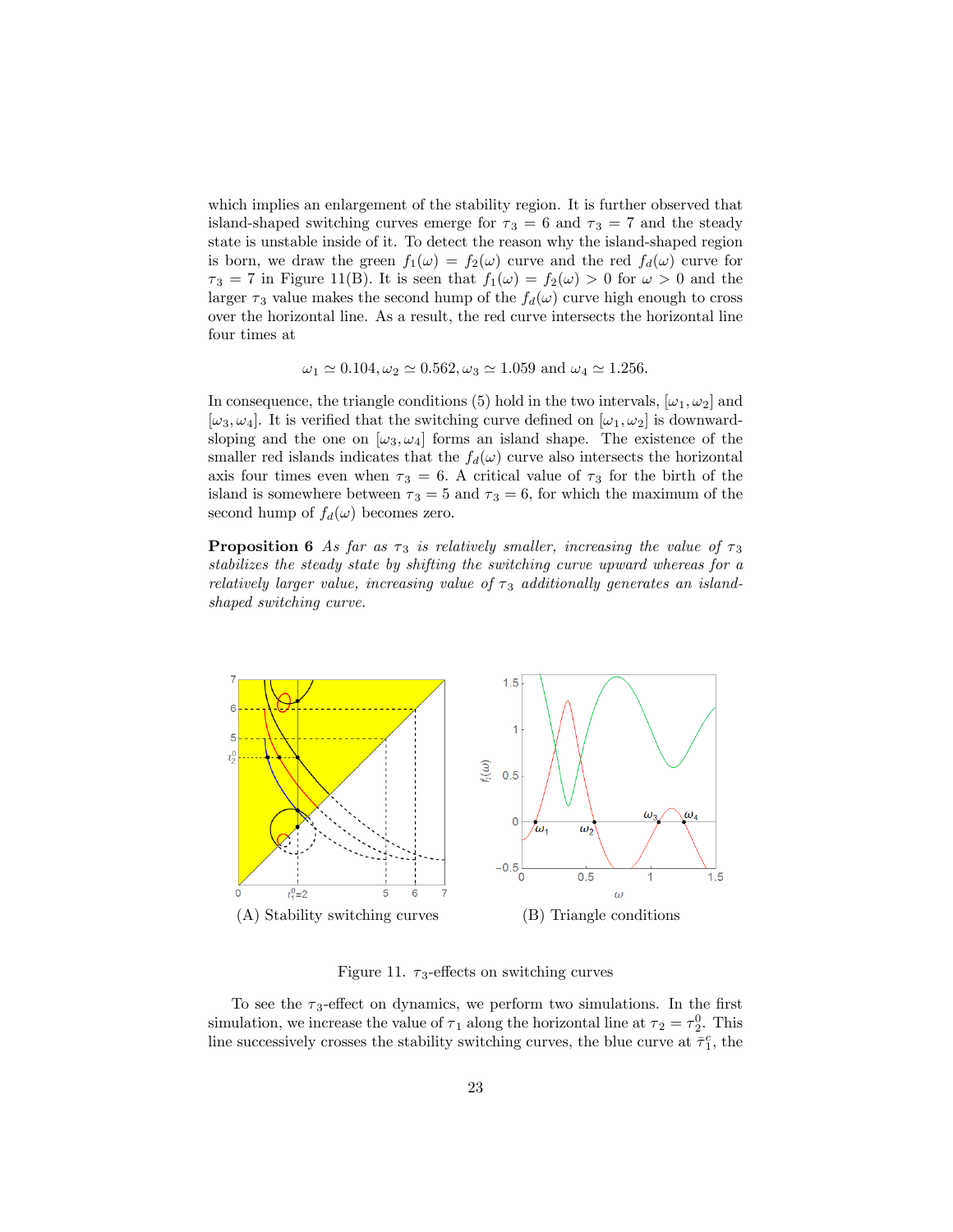red curve at  $\tilde{\tau}_1^c$  and the black curve at  $\hat{\tau}_1^c$  although these bifurcating values are not labelled in Figure  $11(A)$  to avoid confusion. The corresponding bifurcation diagrams are illustrated in Figure  $12(A)$  in which the black curve is depicted first, the red curve is then put on it and finally the blue curve is further placed upon. Each diagram has a qualitatively similar shape as the one in Figure  $4(B)$ , that is, the steady state loses stability at the bifurcation value and a limit cycle emerges for a larger value of  $\tau_1$ . Thus larger  $\tau_3$  value does not alter qualitative aspects of the  $\tau_1$ -effect, however, does affect its quantitative aspects because the bifurcation value of  $\tau_1$  becomes larger as  $\tau_3$  increases. Increasing value of  $\tau_3$  enhances the stabilizing  $\tau_1$ -effect by delaying the loss of stability.

In the second simulation, we shift the emphasis away from the  $\tau_1$ -effect to the  $\tau_2$ -effect and then increase the value of  $\tau_2$  from 2 to 7 along the vertical real line at  $\tau_1 = 2$  in Figure 11(A), fixing  $\tau_3 = 7$  and starting at point (2,2) on the diagonal. The line crosses the lower black island-shaped curve at  $\tau_2^a$ , the green downward sloping curve at  $\tau_2^b$  and then upper circle-shaped curve at  $\tau_2^c$ . These threshold values are not labelled in Figure  $11(A)$  by the same reason as before. The simulation results are given in Figure 12(B) in which stability gain and loss occur in the following way:

(i) we initially have a unstable steady state (in other words, a stable limit cycle) when the initial point is selected on the diagonal in Figure  $11(A)^{11}$  that is inside the half green circle. The real parts of one eigenvalue is positive.

(ii) the limit cycle becomes smaller as  $\tau_2$  increases from 2 to  $\tau_2^a$  and merges with the steady state for  $\tau_2 = \tau_2^a$  at which instability is switched to stability. The positive real part turns to be negative when the delay  $\tau_2$  crosses the imaginary axis from left to right.

(iii) for  $\tau_2^a < \tau_2 < \tau_2^b$ , the model has a stable steady state and stability loss occurs for  $\tau_2 = \tau_2^b$ . The real parts of at least one eigenvalue turn to be positive again when the delay  $\tau_2$  crosses the imaginary axis.

(iv) for  $\tau_2 > \tau_2^b$ , Figure 12(B) suggests the existence of stable limit cycles and the instability of the steady state. Although increasing  $\tau_2$  intersects the island switching curve at point  $(2, \tau_2^c)$  at which the real part of another eigenvalue changes sign. However no stability switch occurs, since there is at least one other eigenvalue with positive real part.

**Proposition 7** Changing the value of  $\tau_3$  does not affect essentially dynamics with respect to  $\tau_1$  and can affect dynamics with respect to  $\tau_2$  as it can generate multiple stability switching.

<sup>&</sup>lt;sup>11</sup> More precisely, we select a constant initial function,  $g(t) = 2$  for  $t \le 0$ .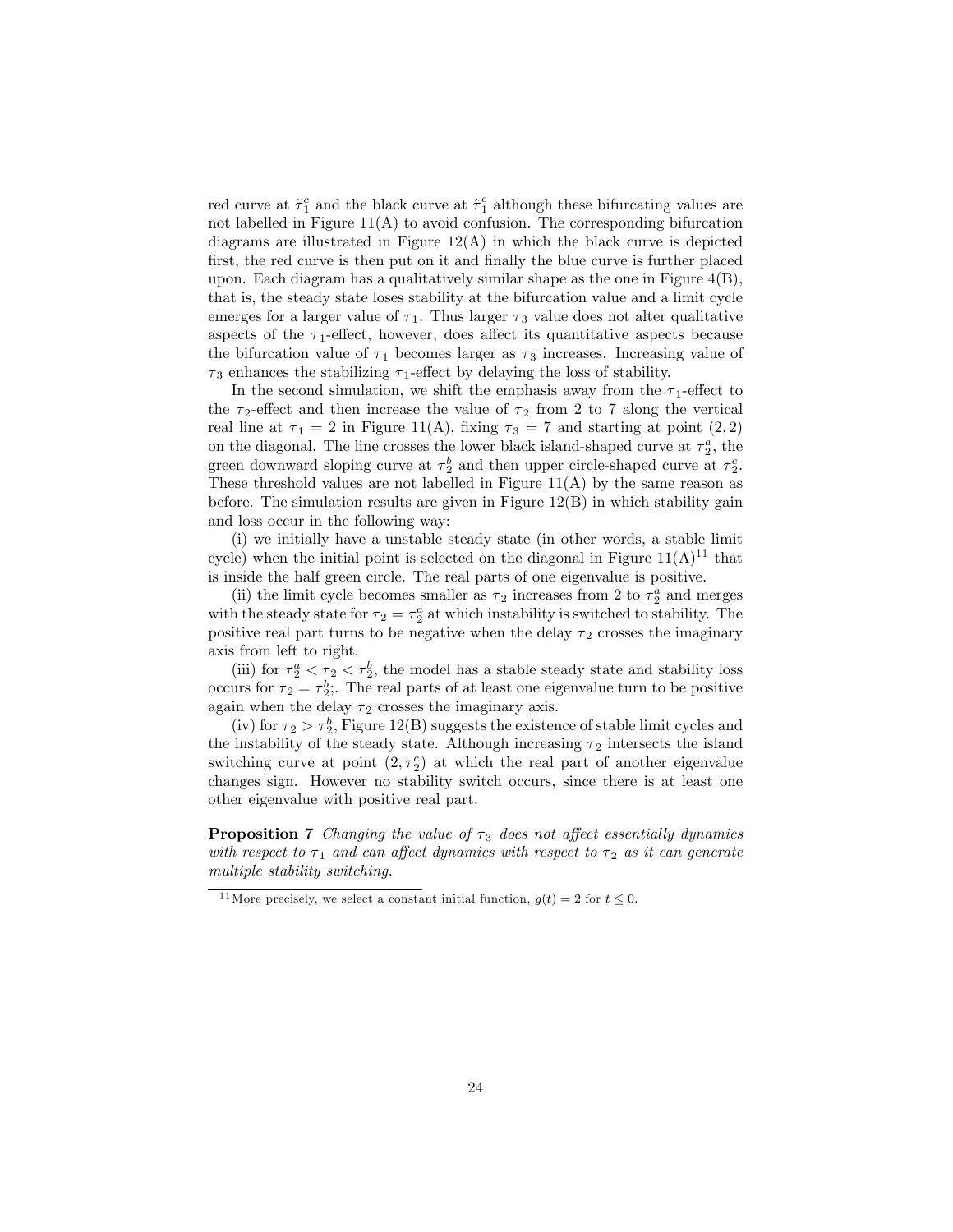

Figure 12. Delay effects on dynamics

## 4 Concluding Remarks

This paper constructs a heterogeneous agent model with three fixed delays and considers its dynamic behavior both analytically and numerically. The dependence of the delay effects on the changes in the lengths of the delays is also studied. The common result is that a longer delay can destabilize the market and can give rise to cyclic oscillations around the equilibrium (i.e., fundamental) price. This result clarifies the instability condition and thus complements the numerical study of Dibeh (2005). In addition, it is found that under multiple delays, stability loss and gain repeatedly occur as the length of a delay increases. He and Zheng (2010) observed this phenomenon in a financial market model with continuously distributed time delay that involved infinitely many past price observations and called it the double edge effect. It is thus shown that the same effect can occur even under finite delay information. In our future research the model of this paper will be extended to involve two risky assets and the stability and instability of the equilibrium will be examined.